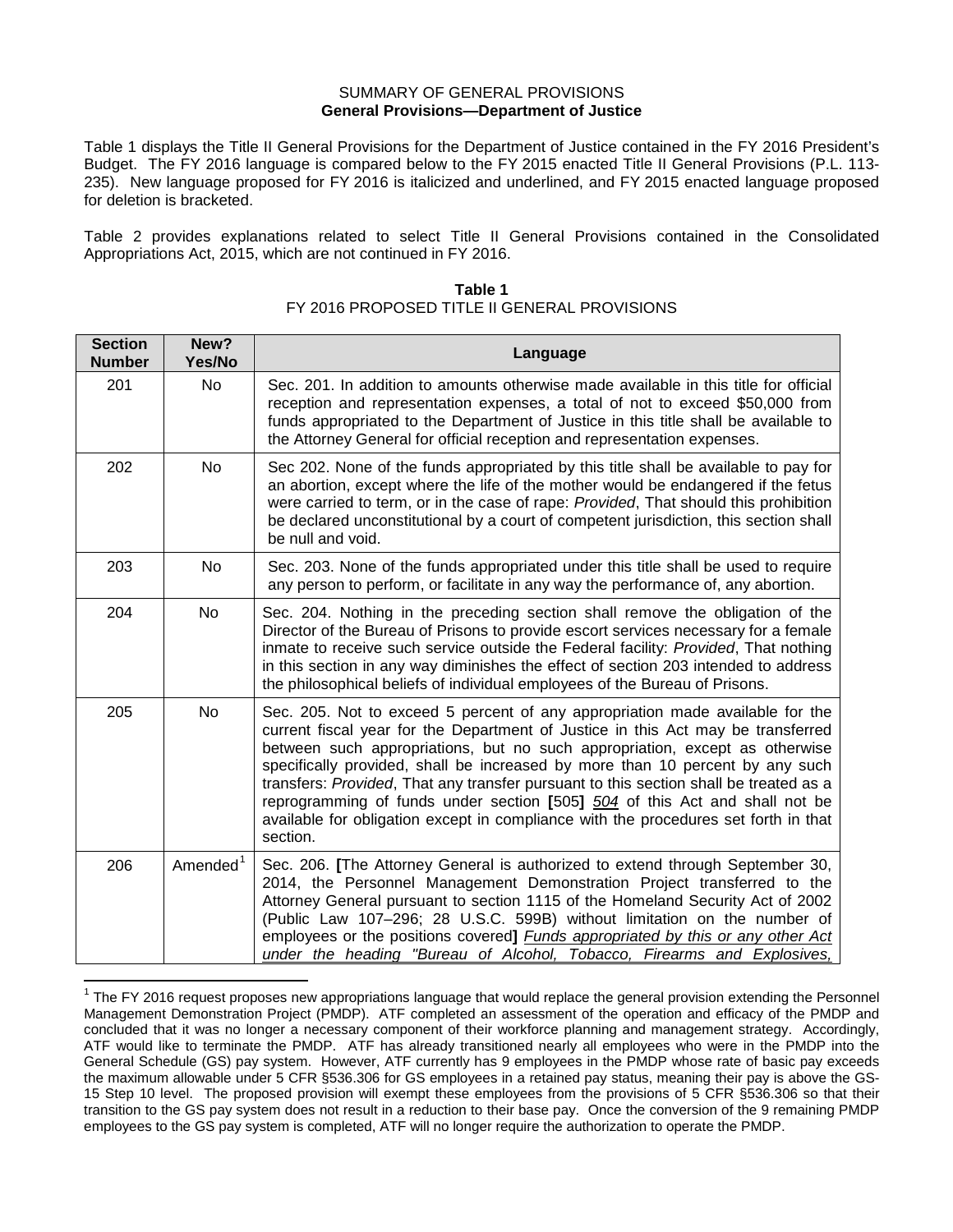| <b>Section</b><br><b>Number</b> | New?<br>Yes/No | Language                                                                                                                                                                                                                                                                                                                                                                                                                                                                                                                                                                                                                                                                                                                                                                                                                                                                                                                                                                                                                                                                                                                                                                                                                                                                                                                                                                                                                                                                                                                                                                          |
|---------------------------------|----------------|-----------------------------------------------------------------------------------------------------------------------------------------------------------------------------------------------------------------------------------------------------------------------------------------------------------------------------------------------------------------------------------------------------------------------------------------------------------------------------------------------------------------------------------------------------------------------------------------------------------------------------------------------------------------------------------------------------------------------------------------------------------------------------------------------------------------------------------------------------------------------------------------------------------------------------------------------------------------------------------------------------------------------------------------------------------------------------------------------------------------------------------------------------------------------------------------------------------------------------------------------------------------------------------------------------------------------------------------------------------------------------------------------------------------------------------------------------------------------------------------------------------------------------------------------------------------------------------|
|                                 |                | Salaries and Expenses" shall be available for retention pay for any employee who<br>would otherwise be subject to a reduction in pay upon the termination of the<br>Bureau's Personnel Management Demonstration Project (as transferred to the<br>Attorney General by section 1115 of the Homeland Security Act of 2002, Public<br>Law 107-296 (28 U.S.C. 599B)). Such retention pay shall comply with section<br>5363 of title 5, United States Code, and related Office of Personnel Management<br>regulations, except as provided in this section. Such retention pay shall be paid at<br>the employee's rate of pay immediately prior to the termination of the<br>demonstration project and shall not be subject to the limitation set forth in section<br>$5304(g)(1)$ of title 5, United States Code, and related regulations. The rate of pay<br>of any employee receiving retention pay pursuant to this provision shall be<br>increased at the time of any increase in the maximum rate of basic pay payable for<br>the grade of the employee's position by 50 percent of the dollar amount of each<br>such increase, except that an employee's retained rate of basic pay shall not be so<br>increased if both (a) the employee's retained rate of basic pay immediately prior to<br>the time of such increase exceeds the limitation set forth in section $5304(g)(1)$ of<br>title 5, United States Code, and related regulations, and (b) the employee's<br>increased rate of pay would exceed the maximum rate of basic pay payable for the<br>employee's position. |
| 207                             | No             | Sec. 207. None of the funds made available under this title may be used by the<br>Federal Bureau of Prisons or the United States Marshals Service for the purpose<br>of transporting an individual who is a prisoner pursuant to conviction for crime<br>under State or Federal law and is classified as a maximum or high security<br>prisoner, other than to a prison or other facility certified by the Federal Bureau of<br>Prisons as appropriately secure for housing such a prisoner.                                                                                                                                                                                                                                                                                                                                                                                                                                                                                                                                                                                                                                                                                                                                                                                                                                                                                                                                                                                                                                                                                      |
| 208                             | No             | Sec. 208. (a) None of the funds appropriated by this Act may be used by Federal<br>prisons to purchase cable television services, or to rent or purchase audiovisual or<br>electronic media or equipment used primarily for recreational purposes.<br>(b) Subsection (a) does not preclude the rental, maintenance, or purchase of<br>audiovisual or electronic media or equipment for inmate training, religious, or<br>educational programs.                                                                                                                                                                                                                                                                                                                                                                                                                                                                                                                                                                                                                                                                                                                                                                                                                                                                                                                                                                                                                                                                                                                                    |
| 209                             | No             | Sec. 209. None of the funds made available under this title shall be obligated or<br>expended for any new or enhanced information technology program having total<br>estimated development costs in excess of \$100,000,000, unless the Deputy<br>Attorney General and the investment review board certify to the Committees on<br>Appropriations of the House of Representatives and the Senate that the<br>information technology program has appropriate program management controls<br>and contractor oversight mechanisms in place, and that the program is compatible<br>with the enterprise architecture of the Department of Justice.                                                                                                                                                                                                                                                                                                                                                                                                                                                                                                                                                                                                                                                                                                                                                                                                                                                                                                                                     |
| 210                             | No             | notification<br>thresholds<br>210.<br>The<br>and<br>set forth<br>Sec.<br>procedures<br><sub>in</sub><br>section [505] 504 of this Act shall apply to deviations from the amounts designated<br>for specific activities in this Act [and in the explanatory statement described in<br>section 4 (in the matter preceding division A of this consolidated Act)], and to any<br>use of deobligated balances of funds provided under this title in previous years.                                                                                                                                                                                                                                                                                                                                                                                                                                                                                                                                                                                                                                                                                                                                                                                                                                                                                                                                                                                                                                                                                                                    |
| 211                             | No             | Sec. 211. None of the funds appropriated by this Act may be used to plan for,<br>begin, continue, finish, process, or approve a public-private competition under the<br>Office of Management and Budget Circular A-76 or any successor administrative<br>regulation, directive, or policy for work performed by employees of the Bureau of<br>Prisons or of Federal Prison Industries, Incorporated.                                                                                                                                                                                                                                                                                                                                                                                                                                                                                                                                                                                                                                                                                                                                                                                                                                                                                                                                                                                                                                                                                                                                                                              |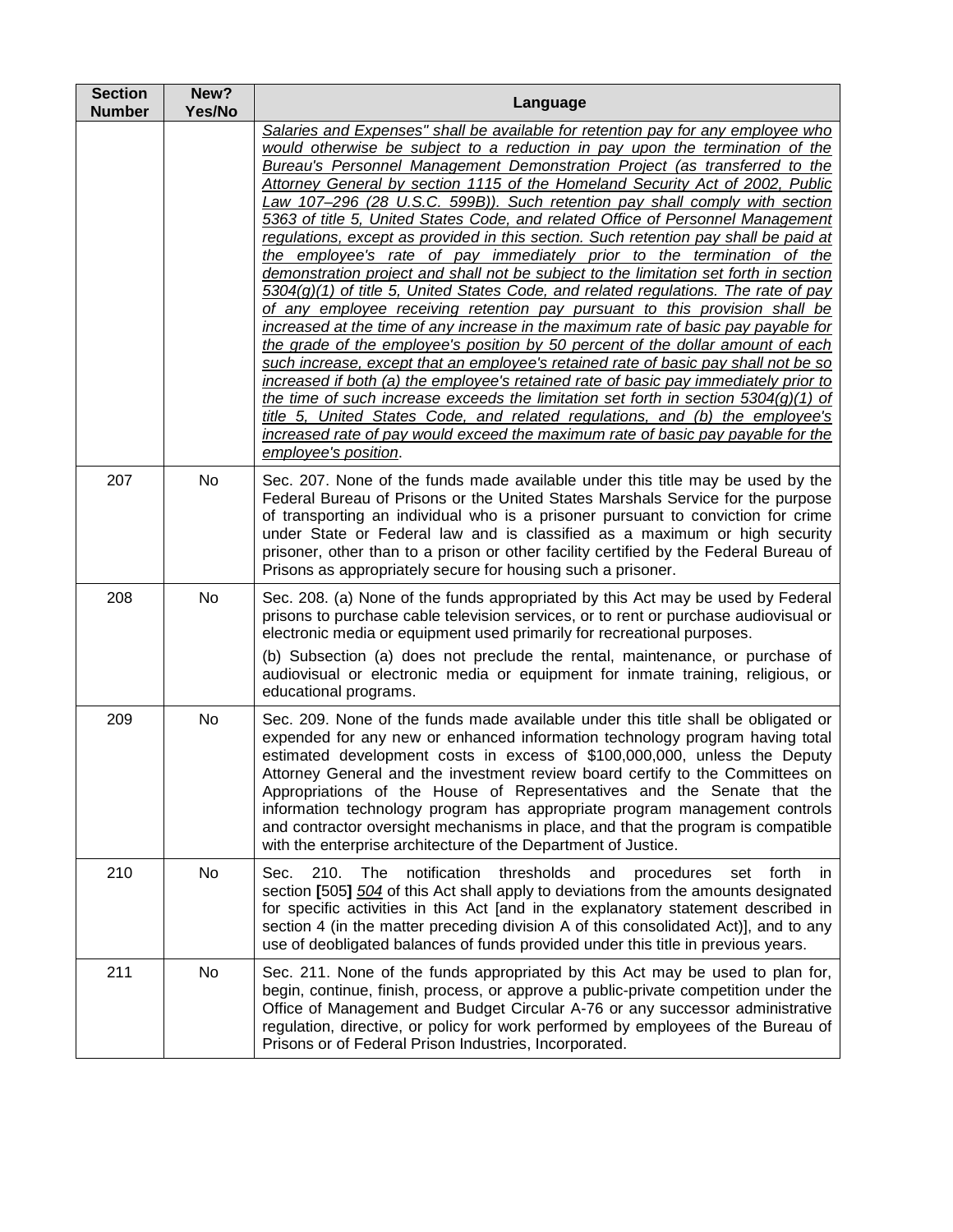| <b>Section</b><br><b>Number</b> | New?<br>Yes/No       | Language                                                                                                                                                                                                                                                                                                                                                                                                                                                                                                                                                                                                           |
|---------------------------------|----------------------|--------------------------------------------------------------------------------------------------------------------------------------------------------------------------------------------------------------------------------------------------------------------------------------------------------------------------------------------------------------------------------------------------------------------------------------------------------------------------------------------------------------------------------------------------------------------------------------------------------------------|
| 212                             | Amended <sup>2</sup> | Sec. [213] 212. At the discretion of the Attorney General, and in addition to any<br>amounts that otherwise may be available (or authorized to be made available) by<br>law, with respect to funds appropriated by this title under the headings "Research,<br>Evaluation and Statistics", "State and Local Law Enforcement Assistance", and<br>"Juvenile Justice Programs"-                                                                                                                                                                                                                                       |
|                                 |                      | (1) up to 3 percent of funds made available to the Office of Justice Programs<br>for grant or reimbursement programs may be used by such Office to provide<br>training and technical assistance; [and]                                                                                                                                                                                                                                                                                                                                                                                                             |
|                                 |                      | (2) up to [2] 3 percent of funds made available for grant or reimbursement<br>programs under such headings, except for amounts appropriated specifically<br>for research, evaluation, or statistical programs administered by the National<br>Institute of Justice and the Bureau of Justice Statistics, shall be transferred to<br>and merged with funds provided to the National Institute of Justice and the<br>Bureau of Justice Statistics, to be used by them for research, evaluation, or<br>statistical purposes, without regard to the authorizations for such grant or<br>reimbursement programs[.]; and |
|                                 |                      | (3) 7 percent of funds made available for grant or reimbursement programs:<br>(1) under the heading "State and Local Law Enforcement Assistance"; and<br>(2) under the headings "Research, Evaluation, and Statistics" and "Juvenile<br>Justice Programs", to be transferred to and merged with funds made<br>available under the heading "State and Local Law Enforcement Assistance",<br>shall be available for tribal criminal justice assistance without regard to the<br>authorizations for such grant or reimbursement programs.                                                                             |
| 213                             | No                   | Sec. [214] 213. Upon request by a grantee for whom the Attorney General has<br>determined there is a fiscal hardship, the Attorney General may, with respect to<br>funds appropriated in this or any other Act making appropriations for fiscal<br>years [2012] 2013 through [2015] 2016 for the following programs, waive the<br>following requirements:                                                                                                                                                                                                                                                          |
|                                 |                      | (1) For the adult and juvenile offender State and local reentry demonstration<br>projects under part FF of title I of the Omnibus Crime Control and Safe Streets<br>Act of 1968 (42 U.S.C. $3797w(g)(1)$ ), the requirements under section<br>$2976(g)(1)$ of such part.                                                                                                                                                                                                                                                                                                                                           |
|                                 |                      | (2) For State, Tribal, and local reentry courts under part FF of title I of such Act<br>of 1968 (42 U.S.C. 3797w-2(e)(1) and (2)), the requirements under section<br>$2978(e)(1)$ and (2) of such part.                                                                                                                                                                                                                                                                                                                                                                                                            |
|                                 |                      | (3) For the prosecution drug treatment alternatives to prison program under<br>part CC of title I of such Act of 1968 (42 U.S.C. 3797q-3), the requirements<br>under section 2904 of such part.                                                                                                                                                                                                                                                                                                                                                                                                                    |
|                                 |                      | (4) For grants to protect inmates and safeguard communities as authorized by<br>section 6 of the Prison Rape Elimination Act of 2003 (42 U.S.C. 15605(c)(3)),<br>the requirements of section $6(c)(3)$ of such Act.                                                                                                                                                                                                                                                                                                                                                                                                |
| 214                             | No                   | Sec. [215] 214. Notwithstanding any other provision of law, section 20109(a) of<br>subtitle A of title II of the Violent Crime Control and Law Enforcement Act of 1994<br>(42 U.S.C. 13709(a)) shall not apply to amounts made available by this or any<br>other Act.                                                                                                                                                                                                                                                                                                                                              |
| 215                             | No                   | Sec. [216] 215. None of the funds made available under this Act, other than for the<br>national instant criminal background check system established under section 103<br>of the Brady Handgun Violence Prevention Act (18 U.S.C. 922 note), may be used<br>by a Federal law enforcement officer to facilitate the transfer of an operable                                                                                                                                                                                                                                                                         |

<span id="page-2-0"></span> $2$  The FY 2016 request proposes to change the maximum set-aside percentage for OJP research, evaluation, and statistics activities authorized from 2 to 3 percent, and creates a 7 percent set-aside to be available for tribal criminal justice assistance.

 $\overline{\phantom{a}}$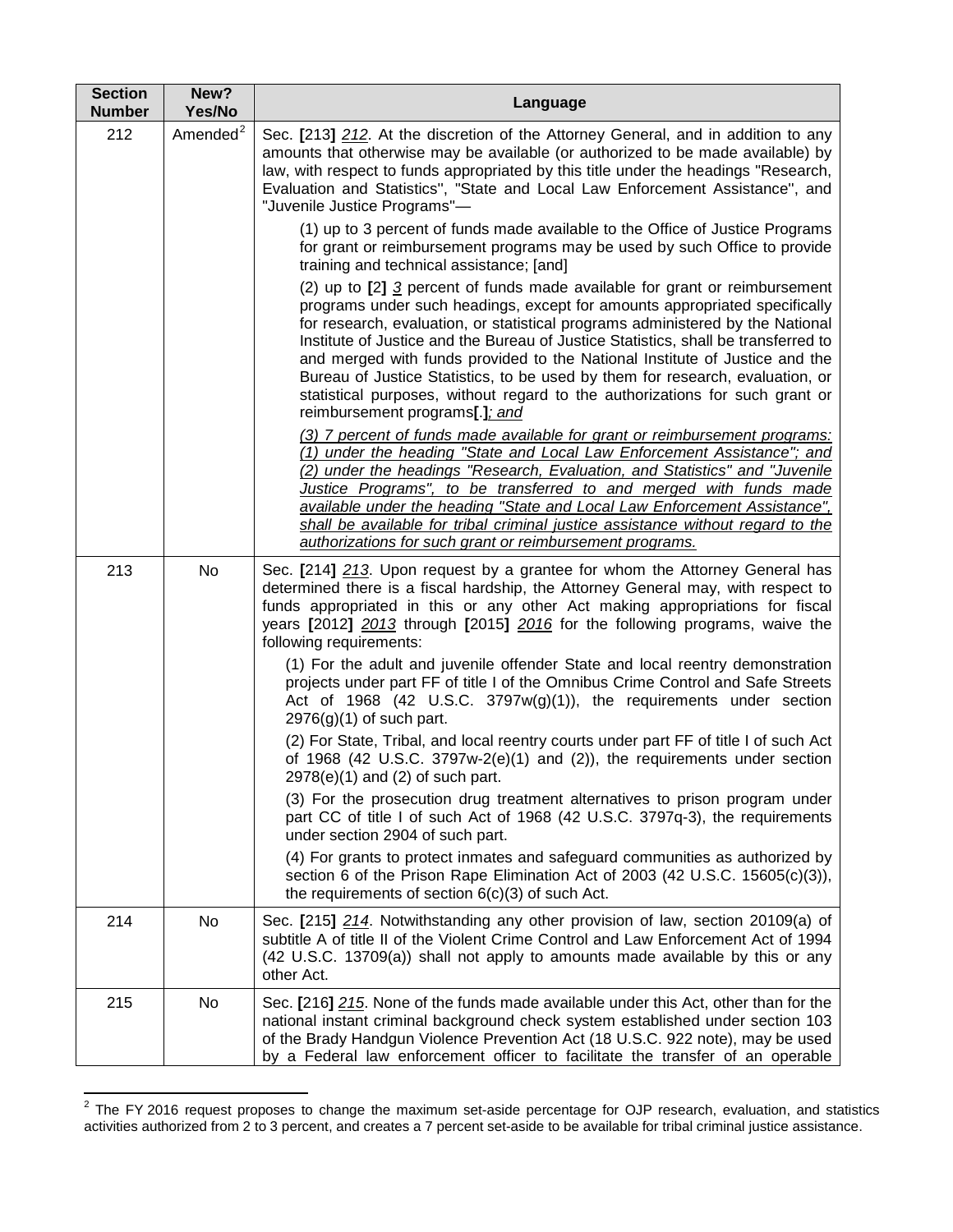| <b>Section</b><br><b>Number</b> | New?<br>Yes/No       | Language                                                                                                                                                                                                                                                                                                                                                                                                                                                                                                                                                                                                                                                                                                                                                                                                                                                                                                                                                                                                                                                                                                                                                    |
|---------------------------------|----------------------|-------------------------------------------------------------------------------------------------------------------------------------------------------------------------------------------------------------------------------------------------------------------------------------------------------------------------------------------------------------------------------------------------------------------------------------------------------------------------------------------------------------------------------------------------------------------------------------------------------------------------------------------------------------------------------------------------------------------------------------------------------------------------------------------------------------------------------------------------------------------------------------------------------------------------------------------------------------------------------------------------------------------------------------------------------------------------------------------------------------------------------------------------------------|
|                                 |                      | firearm to an individual if the Federal law enforcement officer knows or suspects<br>that the individual is an agent of a drug cartel, unless law enforcement personnel<br>of the United States continuously monitor or control the firearm at all times.                                                                                                                                                                                                                                                                                                                                                                                                                                                                                                                                                                                                                                                                                                                                                                                                                                                                                                   |
| 216                             | Amended <sup>3</sup> | Sec. [219] 216 Discretionary funds that are made available in this Act for the<br>Office of Justice Programs may be used to participate in Performance Partnership<br>Pilots authorized under section 526 of Division H of Public Law 113-76, section<br>524 of division G of Public Law 113-235, and such authorities as are enacted for<br>Performance Partnership Pilots in an appropriations act for fiscal year 2016.                                                                                                                                                                                                                                                                                                                                                                                                                                                                                                                                                                                                                                                                                                                                  |
| 217                             | Yes <sup>4</sup>     | Sec. 217. Of the unobligated balances from prior year appropriations available<br>under the heading Working Capital Fund, \$55,000,000 are hereby permanently<br>cancelled: Provided, That no amounts may be cancelled from amounts that were<br>designated by the Congress as an emergency requirement pursuant to the<br>Concurrent Resolution on the Budget or the Balanced Budget and Emergency<br>Deficit Control Act of 1985, as amended.                                                                                                                                                                                                                                                                                                                                                                                                                                                                                                                                                                                                                                                                                                             |
| 218                             | Yes <sup>5</sup>     | Sec. 218. Notwithstanding any other provision of law, amounts deposited or<br>available in the Fund established by section 1402 of chapter XIV of title II of Public<br>Law 98–473 (42 U.S.C. 10601) in excess of \$1,000,000,000 shall not be available<br>for obligation until the following fiscal year: Provided, That, notwithstanding section<br>1402(d) of such Act of 1984, of the amounts available from the Fund for obligation,<br>the following amounts shall be available without fiscal year limitation to the<br>Director of the Office for Victims of Crime: \$25,000,000 for supplemental victims'<br>services and other victim-related programs and initiatives, \$20,000,000 for tribal<br>assistance for victims of violence, and \$10,000,000 for victims of trafficking grants<br>focused on domestic victims: Provided further, That up to 3 percent of funds<br>available from the Fund for obligation may be made available to the National<br>Institute of Justice and the Bureau of Justice Statistics, to be used by them for<br>research, evaluation or statistical purposes related to crime victims and related<br>programs. |
| 219                             | Yes <sup>6</sup>     | Sec. 219. Section 527 of title 28, United States Code, is amended in the third<br>sentence by inserting": (1)" before "the Department" and by inserting "; and (2)<br>Federally recognized tribes for supplies, materials and services related to access<br>to federal law enforcement databases;" after "and services".                                                                                                                                                                                                                                                                                                                                                                                                                                                                                                                                                                                                                                                                                                                                                                                                                                    |

<span id="page-3-0"></span> $^3$  The FY 2016 request makes available to the Office of Justice Programs authority relating to Performance Partnership Pilots. l

<span id="page-3-1"></span><sup>&</sup>lt;sup>4</sup> The FY 2016 request proposes to move the WCF cancellation language to Title II; in the Department of Justice Appropriations Act, 2015, the WCF rescission is found in Section 524.

<span id="page-3-2"></span><sup>&</sup>lt;sup>5</sup> The FY 2016 request moves the language related to the CVF obligation limit to Title II; in the Department of Justice Appropriations Act, 2015, the CVF language is found in Section 510. It also sets aside specific amounts of funding to support OVC's Vision 21 program (to include support for tribal programs for victims of violence) and Victims of Trafficking grants focused on providing services to domestic victims of human trafficking. Also allows a small percentage of available funds to be used for research, evaluation, or statistical purposes related to crime victims and related programs.

<span id="page-3-3"></span> $6$  The FY 2016 request provides an additional mechanism for tribes to access critical national crime information databases.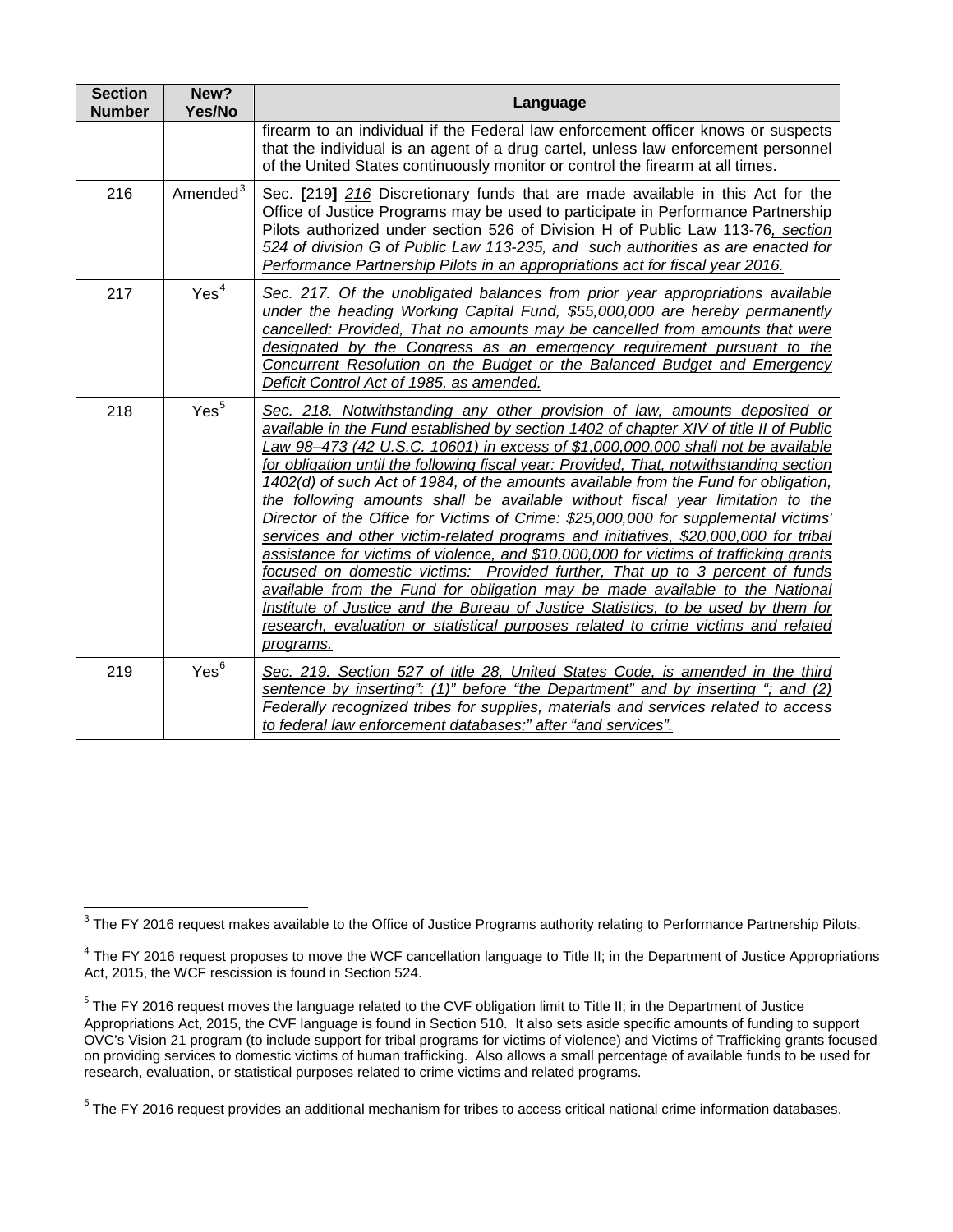| <b>Section</b><br><b>Number</b> | New?<br>Yes/No   | Language                                                                                                                                                                                                                                                                                                                                                                                                                                                                                                                                                                                                                                                                                                                                                                           |
|---------------------------------|------------------|------------------------------------------------------------------------------------------------------------------------------------------------------------------------------------------------------------------------------------------------------------------------------------------------------------------------------------------------------------------------------------------------------------------------------------------------------------------------------------------------------------------------------------------------------------------------------------------------------------------------------------------------------------------------------------------------------------------------------------------------------------------------------------|
| 220                             | Yes <sup>7</sup> | Sec. 220 Federal Prison Industries: Pilot Program                                                                                                                                                                                                                                                                                                                                                                                                                                                                                                                                                                                                                                                                                                                                  |
|                                 |                  | (a) ACQUISITIONS BY DEPARTMENT OF JUSTICE. - The Attorney General<br>may conduct a pilot program in which, notwithstanding any other provision of<br>law, the Department of Justice, or any agency or component thereof, may<br>make a contract award directly to Federal Prison Industries (FPI), without<br>conducting market research or using competitive procedures to acquire goods<br>or services authorized for sale by FPI.                                                                                                                                                                                                                                                                                                                                               |
|                                 |                  | (b) FPI ACTIVITIES WITH STATE ENTITIES. - The Attorney General may<br>authorize FPI to conduct a pilot program in which FPI may, notwithstanding<br>any other provision of law:<br>(1) enter into agreements with state correctional industries to sell and/or<br>purchase goods and services; and<br>(2) sell goods and services to state and local government agencies for<br>disaster relief and emergency response purposes.                                                                                                                                                                                                                                                                                                                                                   |
|                                 |                  | (c) FPI PROCUREMENT PILOT. -<br>(1) The Attorney General may authorize FPI to conduct a pilot program in<br>which FPI may, in procuring goods and services necessary for carrying<br>out FPI programs, waive the following provisions of law, regulation, and<br>policy governing procurement:<br>(A) the competition requirements set forth in chapter 33 of title 41,<br>United States Code; and<br>(B) any other procurement-related statutory, regulatory, or policy<br>requirement, except those requirements addressing integrity or<br>ethics, protests, contract disputes, or requirements that provide for<br>criminal or civil penalties to the extent any such requirements<br>described in this subparagraph otherwise apply to acquisitions<br>made by FPI.           |
|                                 |                  | (2) FPI may not exercise the waivers authorized by paragraph (1) until<br>FPI has issued and posted guidance on a publicly accessible website<br>describing the procedures it will use to acquire goods and services under<br>the pilot. Such procedures shall require FPI to:<br>(A) provide maximum practicable opportunities for small business<br>concerns in its acquisitions and<br>(B) follow regulations and procedures established by the Small<br>Business Administration regarding the removal of work from the<br>8(a) Business Development Program (established by section 8(a)<br>of the Small Business Act).<br>(3) FPI shall consult with the Administrator for Federal Procurement Policy<br>and the Administrator for the Small Business Administration prior to |

<span id="page-4-0"></span> $^7$  The pilot program will help FPI increase inmate work opportunities and enhance its mission capability of protecting society and reducing crime by preparing inmates for successful reentry through job training. Section (a) will streamline intradepartmental procurement from FPI, enabling the Department to place more inmates in the FPI program, which reduces recidivism, and generates cost savings for the Department due to fewer inmates returning to BOP custody. Section (b)(1) will permit FPI to work directly with state prison industries and collaborate on work opportunities, thereby entering new markets and positioning the program to increase its sales and inmate workforce. Section (b)(2) will allow FPI to leverage its diverse factory operations and quick response time to meet the needs of disaster relief operations and increase work opportunities. Finally, section (c)(1)(A)-(B) will increase FPI's acquisition efficiency to better serve existing customers and attract new business, thereby increasing inmate job training opportunities.

l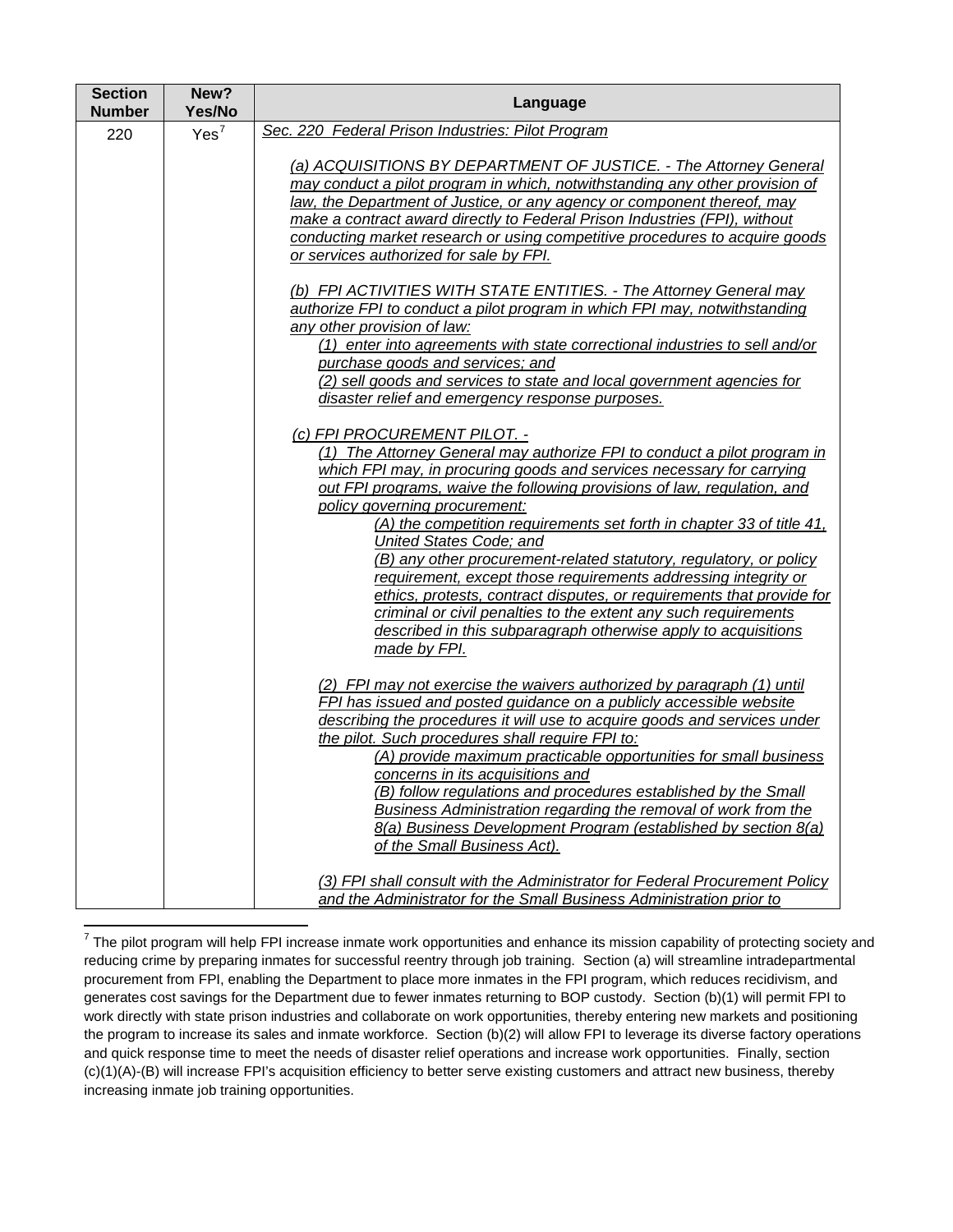| <b>Section</b><br><b>Number</b> | New?<br>Yes/No | Language                                                                                                                                                                                                                                                                                                                                                                                                                                                                                                                                                                                                                                                                                                                                                                              |
|---------------------------------|----------------|---------------------------------------------------------------------------------------------------------------------------------------------------------------------------------------------------------------------------------------------------------------------------------------------------------------------------------------------------------------------------------------------------------------------------------------------------------------------------------------------------------------------------------------------------------------------------------------------------------------------------------------------------------------------------------------------------------------------------------------------------------------------------------------|
|                                 |                | issuing the guidance described in paragraph (2).                                                                                                                                                                                                                                                                                                                                                                                                                                                                                                                                                                                                                                                                                                                                      |
|                                 |                | (d) SUNSET. -<br>(1) The pilot authorities provided in subsections (a) and (b) of this section<br>shall expire 6 years after the date of enactment of this Act.                                                                                                                                                                                                                                                                                                                                                                                                                                                                                                                                                                                                                       |
|                                 |                | (2)                                                                                                                                                                                                                                                                                                                                                                                                                                                                                                                                                                                                                                                                                                                                                                                   |
|                                 |                | (A) Except as provided in subparagraph (B), the authority to                                                                                                                                                                                                                                                                                                                                                                                                                                                                                                                                                                                                                                                                                                                          |
|                                 |                | award contracts for goods and services under the pilot authority<br>described in paragraph (c) shall terminate 3 years after the date                                                                                                                                                                                                                                                                                                                                                                                                                                                                                                                                                                                                                                                 |
|                                 |                | FPI issues guidance pursuant to subsection (c)(2).                                                                                                                                                                                                                                                                                                                                                                                                                                                                                                                                                                                                                                                                                                                                    |
|                                 |                | (B) The Attorney General may extend the pilot for a period not to<br>exceed 3 years after the termination date described in<br>subparagraph (A) if, at least 60 days prior to such termination<br>date, the Attorney General submits a report to Congress providing<br>the following regarding activity under the pilot:<br>(i) a description of the products and services acquired;<br>(ii) the number of awards made;<br>(iii) the total dollar amount of the awards;<br>(iv) the percentage of dollars identified in subparagraph<br>(iii) awarded to small businesses; and<br>(v) a representation that the pilot has maintained or<br>increased awards to FPI; and that the results of regular<br>federal customer surveys indicate general satisfaction<br>with FPI's products. |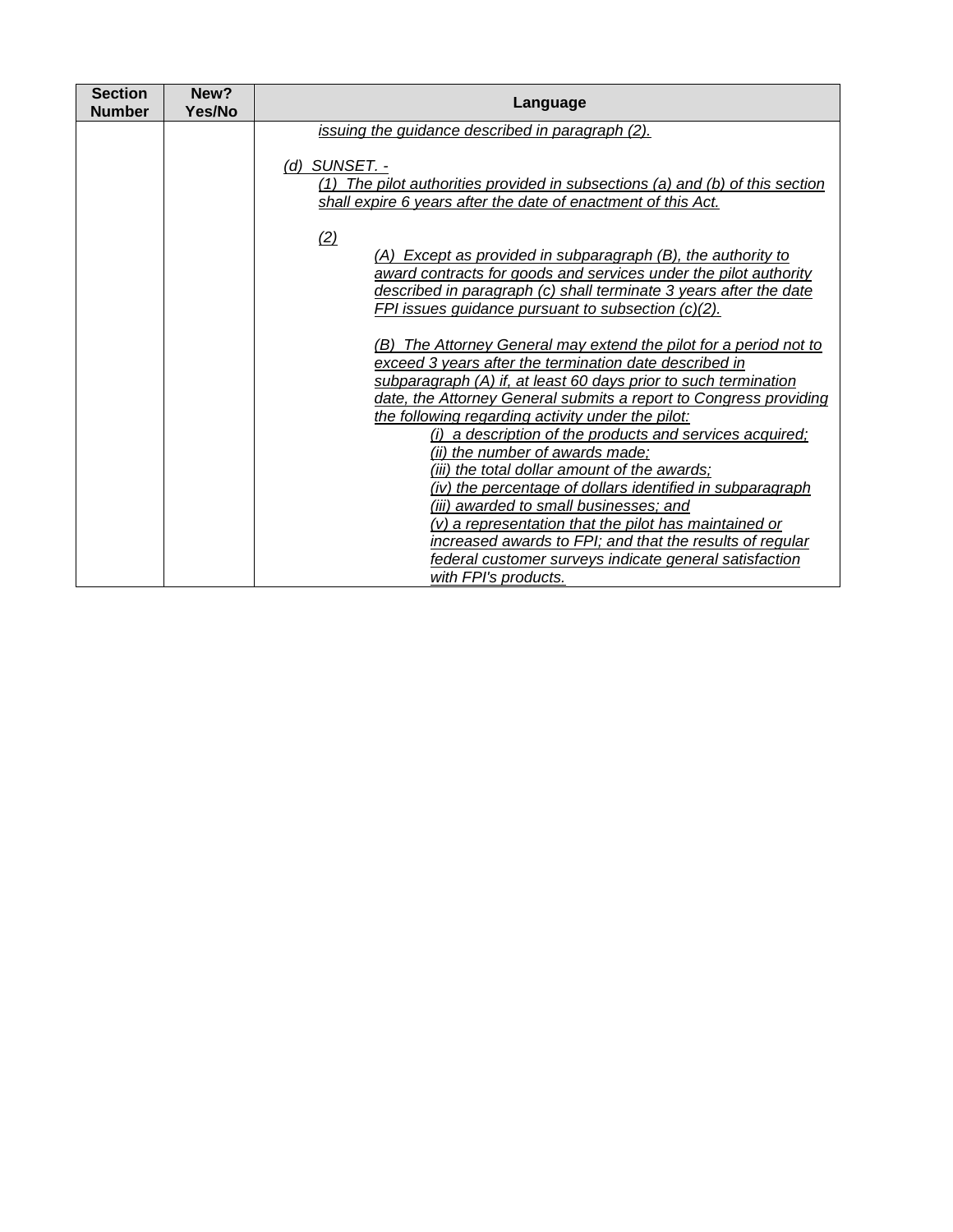# **Table 2** FY 2014 GENERAL PROVISIONS NOT CONTINUED IN FY 2015 – Title II

| Section Included in the<br><b>Consolidated Appropriations Act, 2015</b><br>(P.L. 113-235)                                                                                                                                                                                                                                                                                                                                                                                                                                            | <b>Explanation for</b><br><b>Why General Provision</b><br>is No Longer Necessary                                                       |
|--------------------------------------------------------------------------------------------------------------------------------------------------------------------------------------------------------------------------------------------------------------------------------------------------------------------------------------------------------------------------------------------------------------------------------------------------------------------------------------------------------------------------------------|----------------------------------------------------------------------------------------------------------------------------------------|
| Sec. 212. Notwithstanding any other provision of<br>law, no funds shall be available for the salary,<br>benefits, or expenses of any United States Attorney<br>assigned dual or additional responsibilities by the<br>Attorney General or his designee that exempt that<br>United<br><b>States</b><br>Attorney from the residency<br>requirements of section 545 of title 28, United<br>States Code.                                                                                                                                 | This provision impinges on the ability of the Attorney<br>General to manage Department of Justice resources,<br>and should be deleted. |
| Sec. 217. (a) None of the income retained in the<br>Department of Justice Working Capital Fund<br>pursuant to title I of Public Law 102-140 (105 Stat.<br>784; 28 U.S.C. 527 note) shall be available for<br>obligation during fiscal year 2015, except up to<br>\$40,000,000 may be obligated for implementation of<br>Department of Justice<br>financial<br>unified<br>a<br>management system.                                                                                                                                     | This provision impinges on the ability of the Attorney<br>General to manage Department of Justice resources,<br>and should be deleted. |
| (b) Not to exceed \$30,000,000 of the unobligated<br>balances transferred to the capital account of the<br>Department of Justice Working Capital Fund<br>pursuant to title I of Public Law 102-140 (105 Stat.<br>784; 28 U.S.C. 527 note) shall be available for<br>obligation in fiscal year 2015, and any use,<br>obligation, transfer or allocation of such funds shall<br>be treated as a reprogramming of funds under<br>section 505 of this Act.                                                                               |                                                                                                                                        |
| (c) In addition to the amount otherwise provided by<br>this Act in the first proviso under the heading<br>"United States Marshals Service-Federal Prisoner<br>Detention", not to exceed \$10,000,000 of the excess<br>unobligated balances available under section<br>524(c)(8)(E) of title 28, United States Code, shall be<br>available for obligation during fiscal year 2015, and<br>any use, obligation, transfer or allocation of such<br>funds shall be treated as a reprogramming of funds<br>under section 505 of this Act. |                                                                                                                                        |
| (d) Of amounts available in the Assets Forfeiture<br>Fund in fiscal year 2015, \$154,700,000 shall be for<br>payments associated with joint law enforcement<br>operations as authorized by section $524(c)(1)(l)$ of<br>title 28, United States Code.                                                                                                                                                                                                                                                                                |                                                                                                                                        |
| (e) The Attorney General shall submit a spending<br>plan to the Committees on Appropriations of the<br>House of Representatives and the Senate not later<br>than 30 days after the date of enactment of this Act<br>detailing the planned distribution of Assets<br>Forfeiture Fund joint law enforcement operations<br>funding during fiscal year 2015.                                                                                                                                                                             |                                                                                                                                        |
| (f) Subsections (a) through (d) of this section shall<br>sunset on September 30, 2015.                                                                                                                                                                                                                                                                                                                                                                                                                                               |                                                                                                                                        |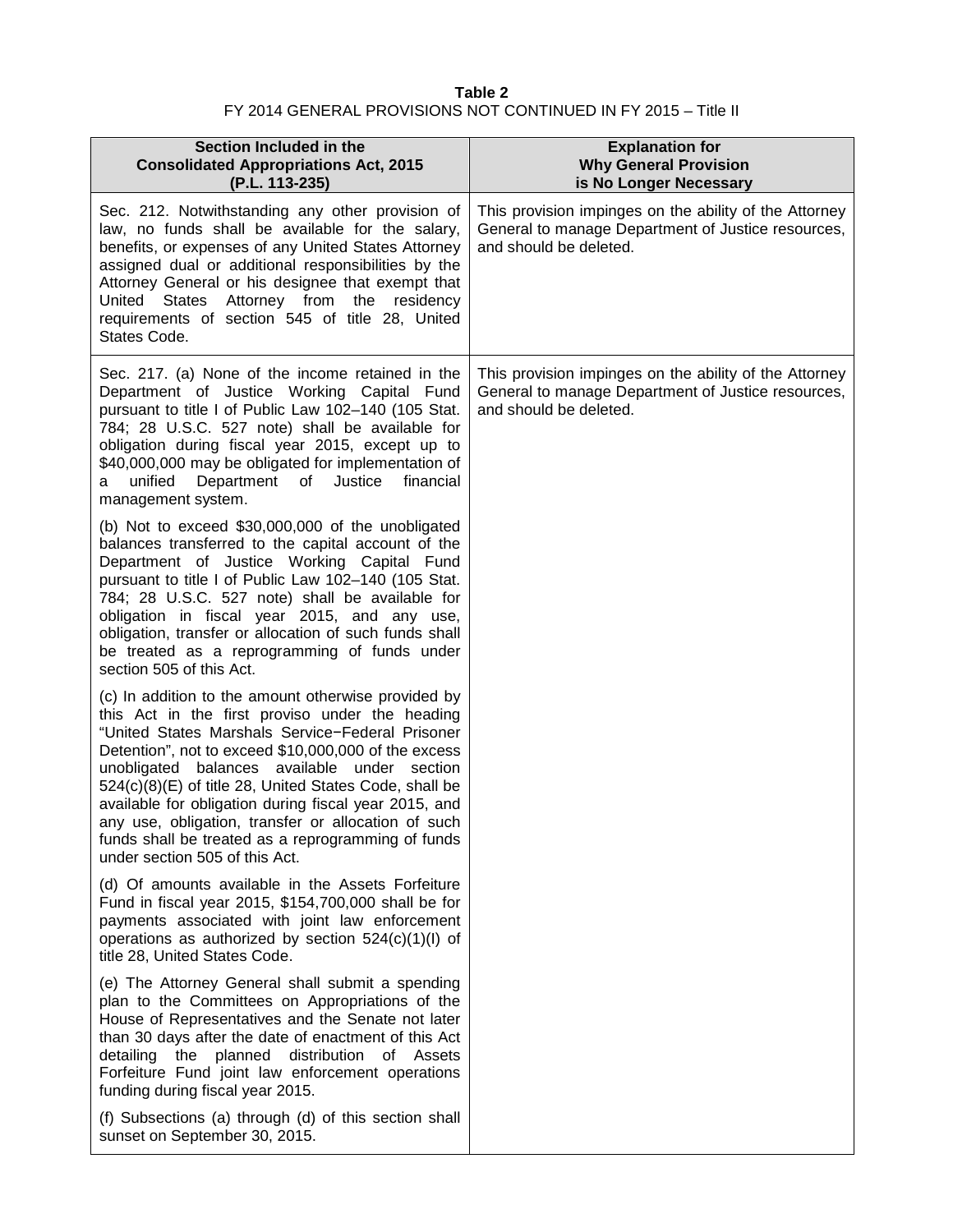| Section Included in the                                                                                                                                                                                                                                                                                                                                                                                                                                                                                                                                                                                                                                                                                                                       | <b>Explanation for</b>                                                                                                                                                                                                                                                                                                                                                                                                                                                                                                                                                                                                                                                    |
|-----------------------------------------------------------------------------------------------------------------------------------------------------------------------------------------------------------------------------------------------------------------------------------------------------------------------------------------------------------------------------------------------------------------------------------------------------------------------------------------------------------------------------------------------------------------------------------------------------------------------------------------------------------------------------------------------------------------------------------------------|---------------------------------------------------------------------------------------------------------------------------------------------------------------------------------------------------------------------------------------------------------------------------------------------------------------------------------------------------------------------------------------------------------------------------------------------------------------------------------------------------------------------------------------------------------------------------------------------------------------------------------------------------------------------------|
| <b>Consolidated Appropriations Act, 2015</b>                                                                                                                                                                                                                                                                                                                                                                                                                                                                                                                                                                                                                                                                                                  | <b>Why General Provision</b>                                                                                                                                                                                                                                                                                                                                                                                                                                                                                                                                                                                                                                              |
| (P.L. 113-235)                                                                                                                                                                                                                                                                                                                                                                                                                                                                                                                                                                                                                                                                                                                                | is No Longer Necessary                                                                                                                                                                                                                                                                                                                                                                                                                                                                                                                                                                                                                                                    |
| Sec. 218. No funds provided in this Act shall be<br>used to deny the Inspector General of the<br>Department of Justice timely access to all records,<br>documents, and other materials in the custody or<br>possession of the Department or to prevent or<br>impede the Inspector General's access to such<br>records, documents and other materials, unless in<br>accordance with an express limitation of section<br>6(a) of the Inspector General Act, as amended,<br>consistent with the plain language of the Inspector<br>General Act, as amended. The Inspector General<br>of the Department of Justice shall report to the<br>Committees on Appropriations within five calendar<br>days any failures to comply with this requirement. | The Department is unaware of any specific materials<br>that the OIG believed necessary to its reviews, but to<br>which the OIG has not been granted access. In light<br>of the continued interest of the Inspector General in<br>addressing the legal issues implicated by the<br>differences between the provisions section $6(a)(1)$ of<br>the Inspector General Act and other statutes<br>pertaining to the disclosure of particular categories of<br>sensitive information, the Department intends to work<br>with the OIG to develop statutory language that<br>would more clearly address the Inspector General's<br>concerns regarding access to such information. |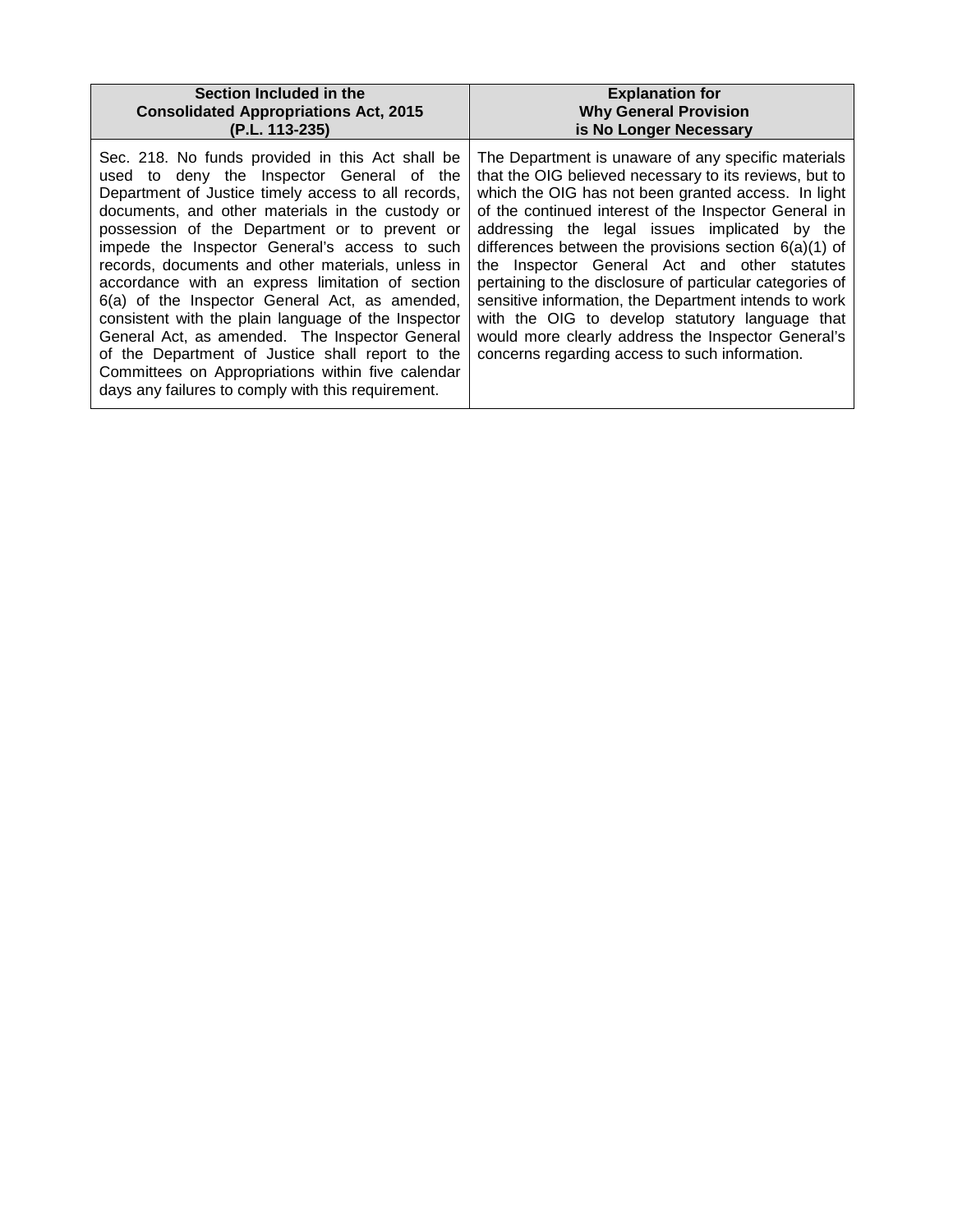### **General Provisions—Title V**

Table 3 displays the Title V General Provisions for the Department of Justice contained in the FY 2016 President's Budget. The FY 2016 language is compared below to the FY 2015 enacted Title V General Provisions (P.L. 113- 235). New language proposed for FY 2016 is italicized and underlined, and FY 2015 enacted language proposed for deletion is bracketed.

Table 4 provides explanations related to select items in the FY 2015 Title V General Provisions that are not continued in FY 2016.

| <b>Section</b><br><b>Number</b> | New?<br>Yes/No       | Language                                                                                                                                                                                                                                                                                                                                                                                                                                                                                                                                                                                                                                                                                                                                                                                                                                                                                                                                                                                                                                                                                                                                                                                                                                                                                                                                                                                                                                                                                                                                                                                                                                                                                                                  |
|---------------------------------|----------------------|---------------------------------------------------------------------------------------------------------------------------------------------------------------------------------------------------------------------------------------------------------------------------------------------------------------------------------------------------------------------------------------------------------------------------------------------------------------------------------------------------------------------------------------------------------------------------------------------------------------------------------------------------------------------------------------------------------------------------------------------------------------------------------------------------------------------------------------------------------------------------------------------------------------------------------------------------------------------------------------------------------------------------------------------------------------------------------------------------------------------------------------------------------------------------------------------------------------------------------------------------------------------------------------------------------------------------------------------------------------------------------------------------------------------------------------------------------------------------------------------------------------------------------------------------------------------------------------------------------------------------------------------------------------------------------------------------------------------------|
| 501                             | <b>No</b>            | Sec. [502] 501. No part of any appropriation contained in this Act shall remain<br>available for obligation beyond the current fiscal year unless expressly so provided<br>herein.                                                                                                                                                                                                                                                                                                                                                                                                                                                                                                                                                                                                                                                                                                                                                                                                                                                                                                                                                                                                                                                                                                                                                                                                                                                                                                                                                                                                                                                                                                                                        |
| 502                             | No                   | Sec. [503] 502. The expenditure of any appropriation under this Act for any<br>consulting service through procurement contract, pursuant to section 3109 of title 5,<br>United States Code, shall be limited to those contracts where such expenditures<br>are a matter of public record and available for public inspection, except where<br>otherwise provided under existing law, or under existing Executive order issued<br>pursuant to existing law.                                                                                                                                                                                                                                                                                                                                                                                                                                                                                                                                                                                                                                                                                                                                                                                                                                                                                                                                                                                                                                                                                                                                                                                                                                                                |
| 503                             | <b>No</b>            | Sec. [504] 503. If any provision of this Act or the application of such provision to<br>any person or circumstances shall be held invalid, the remainder of the Act and the<br>application of each provision to persons or circumstances other than those as to<br>which it is held invalid shall not be affected thereby.                                                                                                                                                                                                                                                                                                                                                                                                                                                                                                                                                                                                                                                                                                                                                                                                                                                                                                                                                                                                                                                                                                                                                                                                                                                                                                                                                                                                |
| 504                             | Amended <sup>1</sup> | Sec. [505] 504. None of the funds provided under this Act, or provided under<br>previous appropriations Acts to the agencies funded by this Act that remain<br>available for obligation or expenditure in fiscal year [2015] 2016, or provided from<br>any accounts in the Treasury of the United States derived by the collection of fees<br>available to the agencies funded by this Act, shall be available for obligation or<br>expenditure through a reprogramming of funds that: (1) creates or initiates a new<br>program, project or activity; (2) eliminates a program, project or activity; (3) in-<br>creases funds or personnel by any means for any project or activity for which funds<br>have been denied or restricted; (4) relocates an office or employees; (5)<br>reorganizes or renames offices, programs or activities; (6) contracts out or<br>privatizes any functions or activities presently performed by Federal employees; (7)<br>augments existing programs, projects or activities in excess of [\$500,000]<br>\$1,000,000 or 10 percent, whichever is less, or reduces by 10 percent funding for<br>any program, project or activity, or numbers of personnel by 10 percent; or (8)<br>results from any general savings, including savings from a reduction in personnel,<br>which would result in a change in existing programs, projects or activities as<br>approved by Congress; unless the House and Senate Committees on<br>Appropriations are notified 15 days in advance of such reprogramming of funds[ by<br>agencies (excluding agencies of the Department of Justice) funded by this Act and<br>45 days in advance of such reprogramming of funds by agencies of the Department |

**Table 3** FY 2016 PROPOSED TITLE V GENERAL PROVISIONS

 $\overline{\phantom{a}}$ 

<span id="page-8-0"></span> $1$ The FY 2016 budget requests an increase to the reprogramming threshold and aligns DOJ's notification window with other CJS agencies.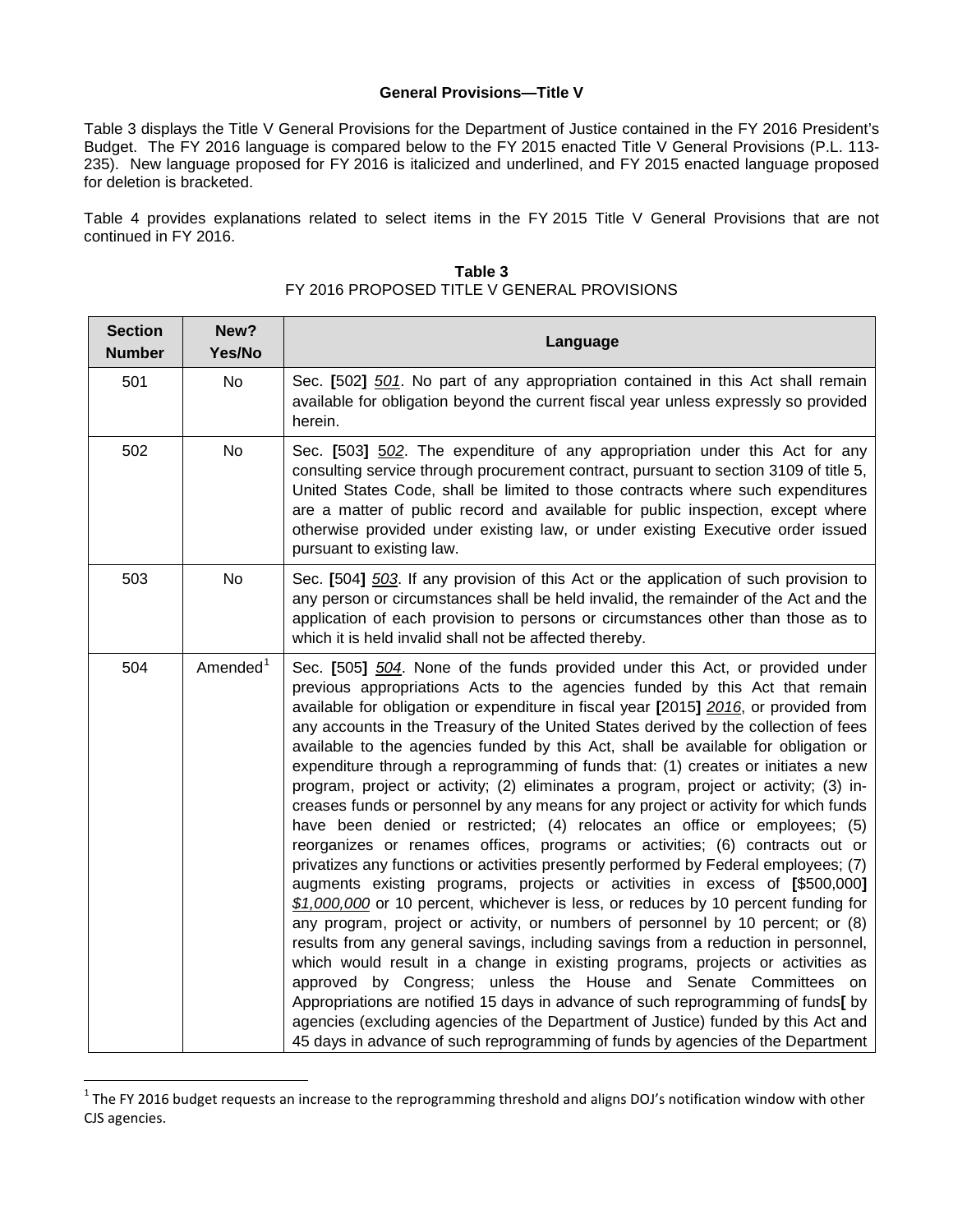|     |                      | of Justice funded by this Act].                                                                                                                                                                                                                                                                                                                                                                                                                                                                                                                                                                                                                                                                                                                                                                                                                                                                                                                                                            |
|-----|----------------------|--------------------------------------------------------------------------------------------------------------------------------------------------------------------------------------------------------------------------------------------------------------------------------------------------------------------------------------------------------------------------------------------------------------------------------------------------------------------------------------------------------------------------------------------------------------------------------------------------------------------------------------------------------------------------------------------------------------------------------------------------------------------------------------------------------------------------------------------------------------------------------------------------------------------------------------------------------------------------------------------|
| 505 | No                   | Sec. [506] 505. (a) If it has been finally determined by a court or Federal agency<br>that any person intentionally affixed a label bearing a "Made in America" inscription,<br>or any inscription with the same meaning, to any product sold in or shipped to the<br>United States that is not made in the United States, the person shall be ineligible to<br>receive any contract or subcontract made with funds made available in this Act,<br>pursuant to the debarment, suspension, and ineligibility procedures described in<br>sections 9.400 through 9.409 of title 48, Code of Federal Regulations.                                                                                                                                                                                                                                                                                                                                                                              |
|     |                      | (b) (1) To the extent practicable, with respect to authorized purchases of<br>promotional items, funds made available by this Act shall be used to purchase<br>items that are manufactured, produced, or assembled in the United States, its<br>territories or possessions.                                                                                                                                                                                                                                                                                                                                                                                                                                                                                                                                                                                                                                                                                                                |
|     |                      | (2) The term "promotional items" has the meaning given the term in OMB Circular<br>A-87, Attachment B, Item $(1)(f)(3)$ .                                                                                                                                                                                                                                                                                                                                                                                                                                                                                                                                                                                                                                                                                                                                                                                                                                                                  |
| 506 | No                   | Sec. [508] 506. Any costs incurred by a department or agency funded under this<br>Act resulting from, or to prevent, personnel actions taken in response to funding<br>reductions included in this Act shall be absorbed within the total budgetary re-<br>sources available to such department or agency: Provided, That the authority to<br>transfer funds between appropriations accounts as may be necessary to carry out<br>this section is provided in addition to authorities included elsewhere in this Act:<br>Provided further, That use of funds to carry out this section shall be treated as a<br>reprogramming of funds under section [505] 504 of this Act and shall not be<br>available for obligation or expenditure except in compliance with the procedures set<br>forth in that section: Provided further, That for the Department of Commerce, this<br>section shall also apply to actions taken for the care and protection of loan<br>collateral or grant property. |
| 507 | Amended <sup>2</sup> | Sec. [509] 507. None of the funds provided by this Act shall be available to pro-<br>mote the sale or export of tobacco or tobacco products[, or to seek the reduction or<br>removal by any foreign country of restrictions on the marketing of tobacco or<br>tobacco products, except for restrictions which are not applied equally to all<br>tobacco or tobacco products of the same type].                                                                                                                                                                                                                                                                                                                                                                                                                                                                                                                                                                                             |
| 508 | No                   | Sec. [511] 508. None of the funds made available to the Department of Justice in<br>this Act may be used to discriminate against or denigrate the religious or moral<br>beliefs of students who participate in programs for which financial assistance is<br>provided from those funds, or of the parents or legal guardians of such students.                                                                                                                                                                                                                                                                                                                                                                                                                                                                                                                                                                                                                                             |
| 509 | No                   | Sec. [516] 509. None of the funds made available in this Act shall be used in any<br>way whatsoever to support or justify the use of torture by any official or contract<br>employee of the United States Government.                                                                                                                                                                                                                                                                                                                                                                                                                                                                                                                                                                                                                                                                                                                                                                      |
| 510 | No                   | Sec. [520] 510. None of the funds made available in this Act may be used to<br>authorize or issue a national security letter in contravention of any of the following<br>laws authorizing the Federal Bureau of Investigation to issue national security<br>letters: The Right to Financial Privacy Act; The Electronic Communications Privacy<br>Act; The Fair Credit Reporting Act; The National Security Act of 1947; USA<br>PATRIOT Act; and the laws amended by these Acts.                                                                                                                                                                                                                                                                                                                                                                                                                                                                                                           |
| 511 | No                   | Sec. [521] 511. If at any time during any quarter, the program manager of a project                                                                                                                                                                                                                                                                                                                                                                                                                                                                                                                                                                                                                                                                                                                                                                                                                                                                                                        |

<span id="page-9-0"></span> $^2$  The FY 2016 budget proposes deletion of some language. The provision impinges upon the President's ability to conduct foreign policy.

 $\overline{\phantom{a}}$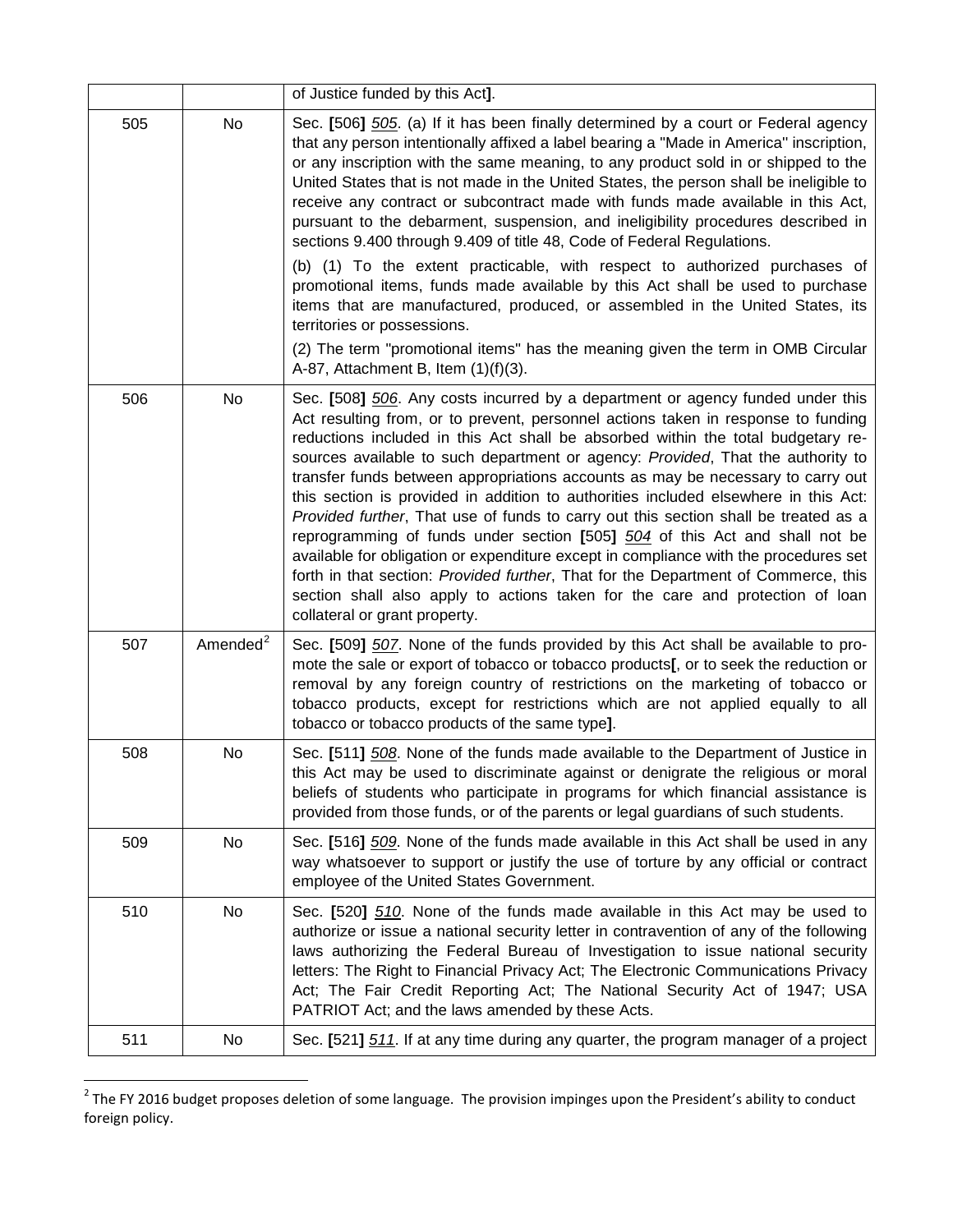|     |                      | within the jurisdiction of the Departments of Commerce or Justice, the National<br>Aeronautics and Space Administration, or the National Science Foundation totaling<br>more than [\$75,000,000] \$250,000,000 has reasonable cause to believe that the<br>total program cost has increased by [10] 15 percent, the program manager shall<br>immediately inform the respective Secretary, Administrator, or Director. The<br>Secretary, Administrator, or Director shall notify the House and Senate Committees<br>on Appropriations within 30 days in writing of such increase, and shall include in<br>such notice: the date on which such determination was made; a statement of the<br>reasons for such increases; the action taken and proposed to be taken to control<br>future cost growth of the project; changes made in the performance or schedule<br>milestones and the degree to which such changes have contributed to the increase<br>in total program costs or procurement costs; new estimates of the total project or<br>procurement costs; and a statement validating that the project's management<br>structure is adequate to control total project or procurement costs. |
|-----|----------------------|------------------------------------------------------------------------------------------------------------------------------------------------------------------------------------------------------------------------------------------------------------------------------------------------------------------------------------------------------------------------------------------------------------------------------------------------------------------------------------------------------------------------------------------------------------------------------------------------------------------------------------------------------------------------------------------------------------------------------------------------------------------------------------------------------------------------------------------------------------------------------------------------------------------------------------------------------------------------------------------------------------------------------------------------------------------------------------------------------------------------------------------------------------------------------------------------|
| 512 | No                   | Sec. [522] 512. Funds appropriated by this Act, or made available by the transfer of<br>funds in this Act, for intelligence or intelligence related activities are deemed to be<br>specifically authorized by the Congress for purposes of section 504 of the National<br>Security Act of 1947 (50 U.S.C. 414) during fiscal year [2015] 2016 until the<br>enactment of the Intelligence Authorization Act for fiscal year [2015] 2016.                                                                                                                                                                                                                                                                                                                                                                                                                                                                                                                                                                                                                                                                                                                                                        |
| 513 | No                   | Sec. [523] 513. None of the funds appropriated or otherwise made available by this<br>Act may be used to enter into a contract in an amount greater than \$5,000,000 or<br>to award a grant in excess of such amount unless the prospective contractor or<br>grantee certifies in writing to the agency awarding the contract or grant that, to the<br>best of its knowledge and belief, the contractor or grantee has filed all Federal tax<br>returns required during the three years preceding the certification, has not been<br>convicted of a criminal offense under the Internal Revenue Code of 1986, and has<br>not, more than 90 days prior to certification, been notified of any unpaid Federal tax<br>assessment for which the liability remains unsatisfied, unless the assessment is the<br>subject of an installment agreement or offer in compromise that has been approved<br>by the Internal Revenue Service and is not in default, or the assessment is the<br>subject of a non-frivolous administrative or judicial proceeding.                                                                                                                                           |
| 514 | No                   | Sec. [525] 514. None of the funds made available in this Act may be used to<br>purchase first class or premium airline travel in contravention of sections<br>301-10.122 through 301-10.124 of title 41 of the Code of Federal Regulations.                                                                                                                                                                                                                                                                                                                                                                                                                                                                                                                                                                                                                                                                                                                                                                                                                                                                                                                                                    |
| 515 | No                   | Sec. [530] 515. To the extent practicable, funds made available in this Act should<br>be used to purchase light bulbs that are "Energy Star" qualified or have the<br>"Federal Energy Management Program" designation.                                                                                                                                                                                                                                                                                                                                                                                                                                                                                                                                                                                                                                                                                                                                                                                                                                                                                                                                                                         |
| 516 | Amended <sup>3</sup> | SEC. [534] 516. (a) None of the funds made available in this Act may be used to<br>maintain or establish a computer network unless such network blocks the viewing,<br>downloading, and exchanging of pornography.<br>(b) Nothing in subsection (a) shall limit the use of funds necessary for any Federal,<br>State, tribal, or local law enforcement agency or any other entity carrying out<br>criminal investigation[s], prosecution, <i>defense</i> , [or]adjudication, research and<br>development, training and technical assistance, or search and identification                                                                                                                                                                                                                                                                                                                                                                                                                                                                                                                                                                                                                      |

<span id="page-10-0"></span> $3$  The FY 2016 budget proposes to amend the existing exception from pornography filters to include organizations serving crime victims. OJP, OVW, and other Department grant making offices have received reports from grantees that the requirement impedes their ability to serve victims, particularly victims of sexual assault. Grant-making organizations have also found this language to be an obstacle to conducting basic on-line research on sexual violence, rape, and human trafficking, providing technical assistance, and in searching for, and identifying victims.  $\overline{\phantom{a}}$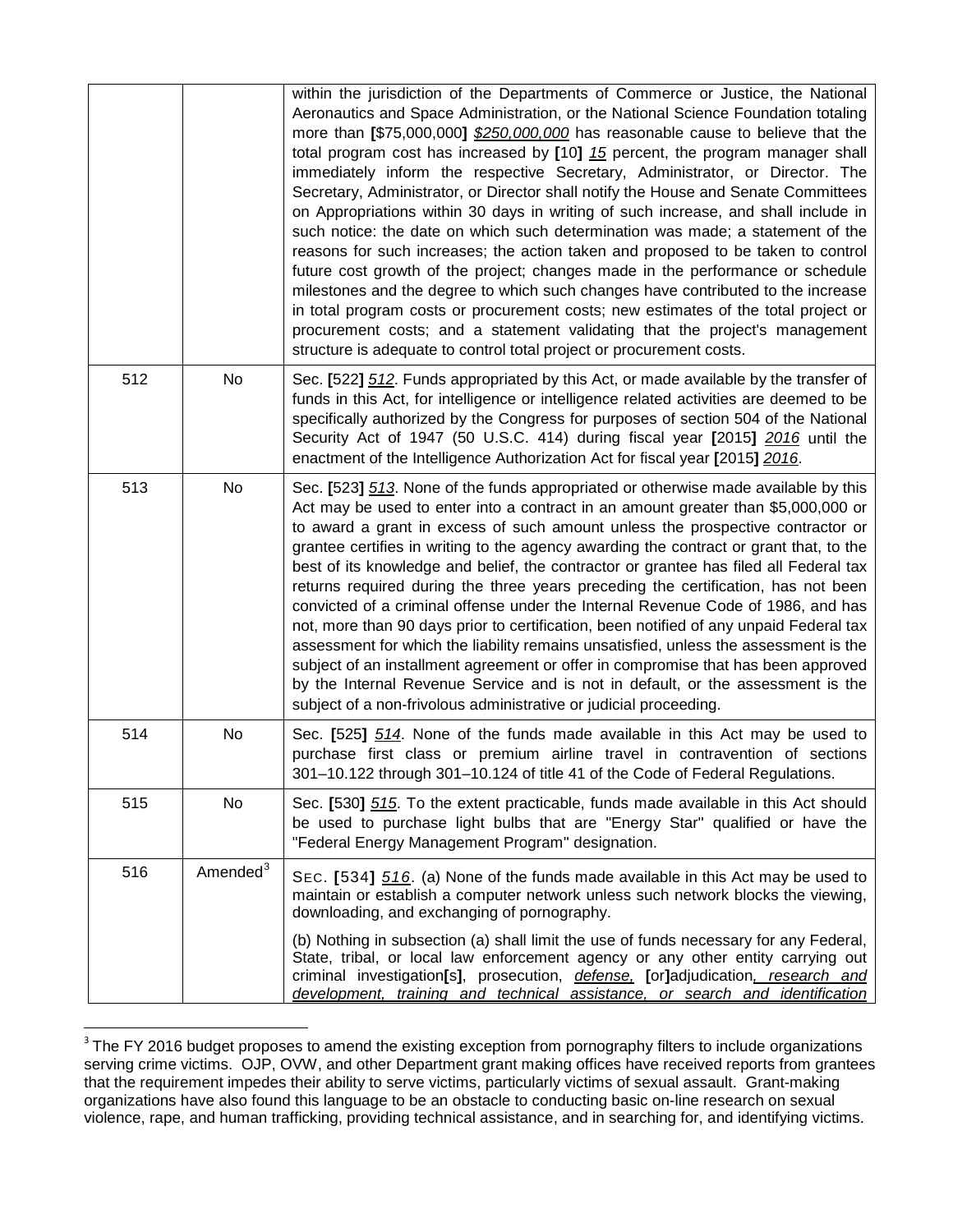|                         | activities, or providing services or assistance to victims of crime.                                                                                                                                                                                                                                                                                                                                                                                                                                                                                                                                                                                                                                                                                                                                                                                                                                                                                                                                                                                                                                                                                                                                                                                                                                                                                                                  |
|-------------------------|---------------------------------------------------------------------------------------------------------------------------------------------------------------------------------------------------------------------------------------------------------------------------------------------------------------------------------------------------------------------------------------------------------------------------------------------------------------------------------------------------------------------------------------------------------------------------------------------------------------------------------------------------------------------------------------------------------------------------------------------------------------------------------------------------------------------------------------------------------------------------------------------------------------------------------------------------------------------------------------------------------------------------------------------------------------------------------------------------------------------------------------------------------------------------------------------------------------------------------------------------------------------------------------------------------------------------------------------------------------------------------------|
| 517<br><b>No</b>        | SEC. [535] 517. The Departments of Commerce and Justice, the National<br>Aeronautics and Space Administration, and the National Science Foundation shall<br>submit spending plans, signed by the respective department or agency head, to the<br>Committees on Appropriations of the House of Representatives and the Senate<br>within [45] 60 days after the date of enactment of this Act.                                                                                                                                                                                                                                                                                                                                                                                                                                                                                                                                                                                                                                                                                                                                                                                                                                                                                                                                                                                          |
| Yes <sup>4</sup><br>518 | Sec. 518. EVALUATION FUNDING FLEXIBILITY PILOT.<br>(a) This section applies to the statistical-related grant and contracting activities<br>of the-<br>(1) Census Bureau in the Department of Commerce; and<br>National Institute of Justice and Bureau of Justice Statistics in the<br>(2)<br>Department of Justice.<br>(b) Amounts made available under this Act which are either appropriated,<br>allocated, advanced on a reimbursable basis, or transferred to the<br>functions and organizations identified in subsection (a) for research,<br>evaluation, or statistical purposes shall be available for obligation through<br>September 30, 2020, notwithstanding any cancellation of funds included in<br>this Act. When an office referenced in subsection (a) receives research<br>and evaluation funding from multiple appropriations, such offices may use<br>a single Treasury account for such activities, with funding advanced on a<br>reimbursable basis.<br>(c) Amounts referenced in subsection (b) that are unexpended at the time of<br>completion of a contract, grant, or cooperative agreement may be<br>deobligated and shall immediately become available and may be<br>reobligated in that fiscal year or the subsequent fiscal year for the<br>research, evaluation, or statistical purposes for which the amounts are<br>made available to that account. |

<span id="page-11-0"></span><sup>4</sup> The FY 2016 Budget proposes an Evaluation Funding Flexibility Pilot. High-quality evaluations and statistical surveys are essential to build evidence about what works, but currently available procurement vehicles lack the flexibility needed to match the dynamic nature of these projects. In order to streamline these procurement processes, improve efficiency, and make better use of existing evaluation resources, the Budget proposes a pilot program that will provide expanded flexibilities to spend funds over a longer period of time. Participants include: National Institute of Justice, Bureau of Justice Statistics and other federal agencies like HHS, Labor, Commerce, and HUD.  $\overline{\phantom{a}}$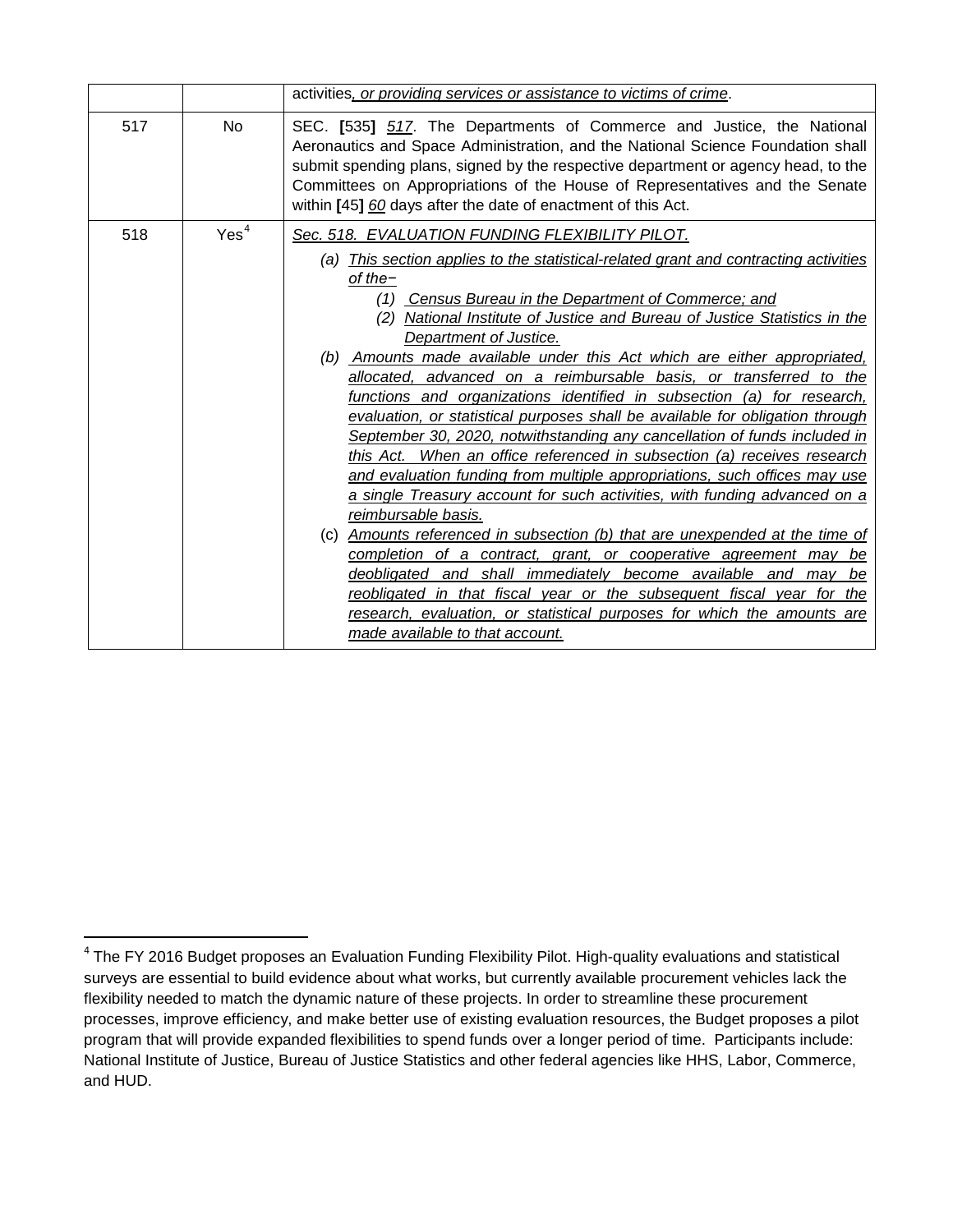## **Table 4** FY 2015 GENERAL PROVISIONS NOT CONTINUED IN FY 2016 – Title V

| Section Included in the<br><b>Consolidated Appropriations Act, 2015</b><br>(P.L. 113-235)                                                                                                                                                                                                                                                                                                                                                                                                                                                                                                                                                                                                                                                                                                        | <b>Explanation for</b><br><b>Why General Provision</b><br>is No Longer Necessary                                                                                                                                       |
|--------------------------------------------------------------------------------------------------------------------------------------------------------------------------------------------------------------------------------------------------------------------------------------------------------------------------------------------------------------------------------------------------------------------------------------------------------------------------------------------------------------------------------------------------------------------------------------------------------------------------------------------------------------------------------------------------------------------------------------------------------------------------------------------------|------------------------------------------------------------------------------------------------------------------------------------------------------------------------------------------------------------------------|
| Sec. 501. No part of any appropriation contained in this<br>Act shall be used for publicity or propaganda purposes<br>not authorized by the Congress.                                                                                                                                                                                                                                                                                                                                                                                                                                                                                                                                                                                                                                            | This provision limits agency discretion in using<br>funds.                                                                                                                                                             |
| Sec. 507. (a) The Departments of Commerce and<br>Justice, the National Science Foundation, and the<br>National Aeronautics and Space Administration shall<br>provide to the Committees on Appropriations of the<br>House of Representatives and the Senate a quarterly<br>report on the status of balances of appropriations at the<br>account level. For unobligated, uncommitted balances<br>and unobligated, committed balances the quarterly<br>reports shall separately identify the amounts attributable<br>to each source year of appropriation from which the<br>balances were derived. For balances that are obligated,<br>but unexpended, the quarterly reports shall separately<br>identify amounts by the year of obligation.<br>(b) The report described in subsection (a) shall be | Requires the Department of Justice to provide a<br>quarterly accounting of cumulative unobligated<br>balances. This information is provided at the request<br>of the Committee, and does not need to be in<br>statute. |
| submitted within 30 days of the end of the first quarter of<br>fiscal year 2014, and subsequent reports shall be<br>submitted within 30 days of the end of each quarter<br>thereafter.                                                                                                                                                                                                                                                                                                                                                                                                                                                                                                                                                                                                           |                                                                                                                                                                                                                        |
| (c) If a department or agency is unable to fulfill any<br>aspect of a reporting requirement described in subsection<br>(a) due to a limitation of a current accounting system, the<br>department or agency shall fulfill such aspect to the<br>maximum extent practicable under such accounting<br>system and shall identify and describe in each quarterly<br>report the extent to which such aspect is not fulfilled.                                                                                                                                                                                                                                                                                                                                                                          |                                                                                                                                                                                                                        |
| SEC. 510. Notwithstanding any other provision of law,<br>amounts deposited or available in the Fund established<br>by section 1402 of chapter XIV of title II of Public Law<br>98-473 (42 U.S.C. 10601) in any fiscal year in excess of<br>\$2,361,000,000 shall not be available for obligation until<br>the following fiscal year: Provided, That notwithstanding<br>section 1402(d) of such Act, of the amounts available<br>from the Fund for obligation \$10,000,000 shall remain<br>available until expended to the Department of Justice<br>Office of Inspector General for oversight and auditing<br>purposes.                                                                                                                                                                           | This provision is moved to Title II, Section 218, in<br>the FY 2016 budget.                                                                                                                                            |
| Sec. 512. None of the funds made available in this Act<br>may be transferred to any department, agency, or<br>instrumentality of the United States Government, except<br>pursuant to a transfer made by, or transfer authority<br>provided in, this Act or any other appropriations Act.                                                                                                                                                                                                                                                                                                                                                                                                                                                                                                         | This provision is not necessary to restrict transfers -<br>any transfer requires specific legislative authority.                                                                                                       |
| Sec. 513. Any funds provided in this Act used to<br>implement E-Government Initiatives shall be subject to<br>the procedures set forth in section 505 of this Act.                                                                                                                                                                                                                                                                                                                                                                                                                                                                                                                                                                                                                               | This provision limits agency discretion in using<br>funds.                                                                                                                                                             |
| Sec. 514. (a) The Inspectors General of the Department                                                                                                                                                                                                                                                                                                                                                                                                                                                                                                                                                                                                                                                                                                                                           | This information will be provided as requested and                                                                                                                                                                     |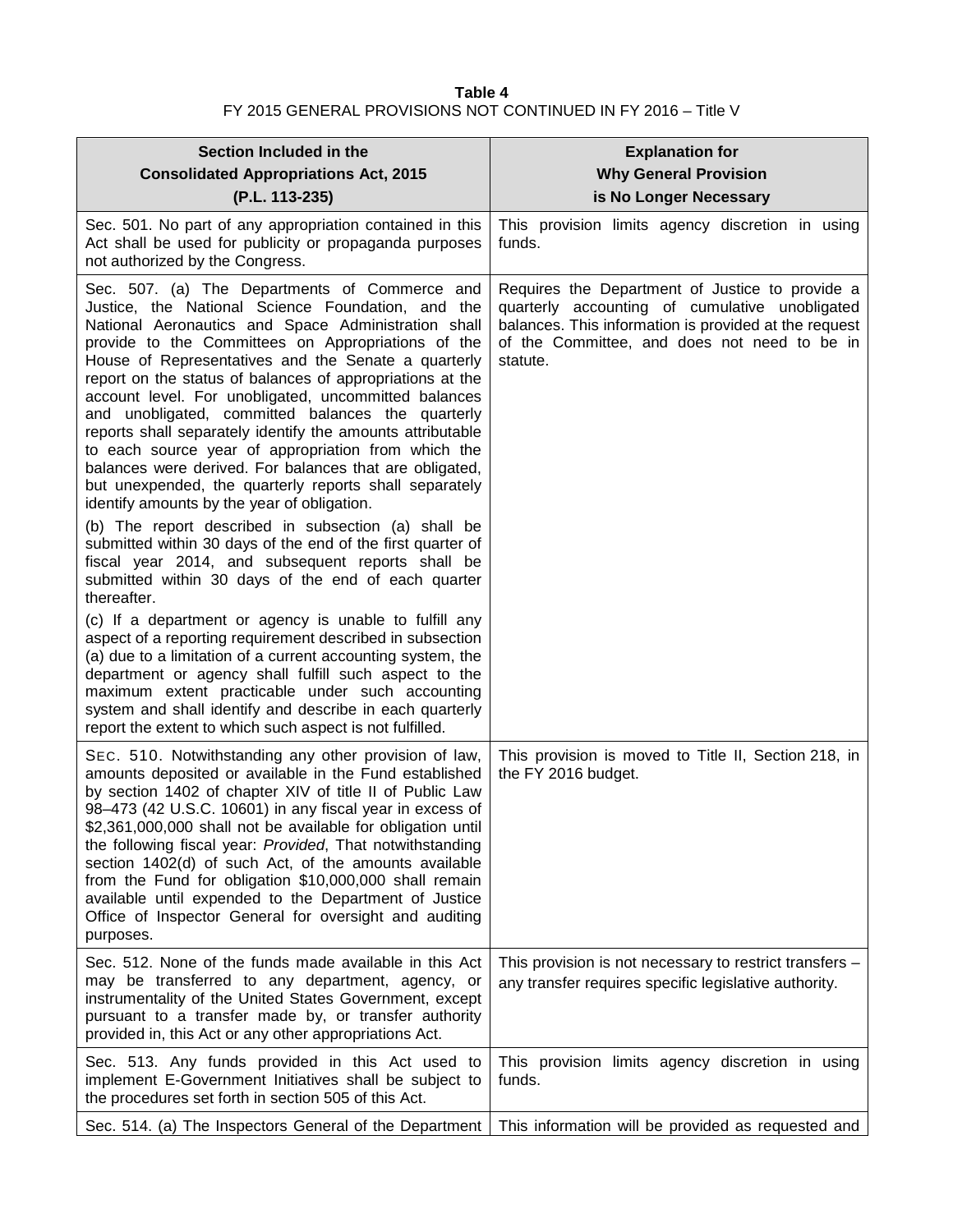| Section Included in the                                                                                                                                                                                                                                                                                                                                                                                                                                                                                                                                                                                                       | <b>Explanation for</b><br><b>Why General Provision</b> |
|-------------------------------------------------------------------------------------------------------------------------------------------------------------------------------------------------------------------------------------------------------------------------------------------------------------------------------------------------------------------------------------------------------------------------------------------------------------------------------------------------------------------------------------------------------------------------------------------------------------------------------|--------------------------------------------------------|
| <b>Consolidated Appropriations Act, 2015</b><br>(P.L. 113-235)                                                                                                                                                                                                                                                                                                                                                                                                                                                                                                                                                                | is No Longer Necessary                                 |
| of Commerce, the Department of Justice, the National<br>Aeronautics and Space Administration, the National<br>Science Foundation, and the Legal Services Corporation<br>shall conduct audits, pursuant to the Inspector General<br>Act (5 U.S.C. App.), of grants or contracts for which funds<br>are appropriated by this Act, and shall submit reports to<br>Congress on the progress of such audits, which may<br>include preliminary findings and a description of areas of<br>particular interest, within 180 days after initiating such an<br>audit and every 180 days thereafter until any such audit<br>is completed. | does not need to be in statute.                        |
| (b) Within 60 days after the date on which an audit<br>described in subsection (a) by an Inspector General is<br>Secretary,<br>Attorney<br>completed,<br>the<br>General,<br>Administrator, Director, or President, as appropriate, shall<br>make the results of the audit available to the public on<br>the Internet website maintained by the Department,<br>Administration, Foundation, or Corporation, respectively.<br>The results shall be made available in redacted form to<br>exclude-<br>$(1)$ any matter described in section 552(b) of title 5,                                                                    |                                                        |
| United States Code; and                                                                                                                                                                                                                                                                                                                                                                                                                                                                                                                                                                                                       |                                                        |
| (2) sensitive personal information for any individual, the<br>public access to which could be used to commit identity<br>theft or for other inappropriate or unlawful purposes.                                                                                                                                                                                                                                                                                                                                                                                                                                               |                                                        |
| (c) A grant or contract funded by amounts appropriated<br>by this Act may not be used for the purpose of defraying<br>the costs of a banquet or conference that is not directly<br>and programmatically related to the purpose for which<br>the grant or contract was awarded, such as a banquet or<br>conference held in connection with planning, training,<br>assessment, review, or other routine purposes related to<br>a project funded by the grant or contract.                                                                                                                                                       |                                                        |
| (d) Any person awarded a grant or contract funded by<br>amounts appropriated by this Act shall submit a<br>statement to the Secretary of Commerce, the Attorney<br>General, the Administrator, Director, or President, as<br>appropriate, certifying that no funds derived from the<br>grant or contract will be made available through a<br>subcontract or in any other manner to another person<br>who has a financial interest in the person awarded the<br>grant or contract.                                                                                                                                             |                                                        |
| (e) The provisions of the preceding subsections of this<br>section shall take effect 30 days after the date on which<br>the Director of the Office of Management and Budget, in<br>consultation with the Director of the Office of Government<br>Ethics, determines that a uniform set of rules and<br>requirements, substantially similar to the requirements in<br>such subsections, consistently apply under the executive<br>branch ethics program to all Federal departments,<br>agencies, and entities.                                                                                                                 |                                                        |
| Sec. 515. (a) None of the funds appropriated or<br>otherwise made available under this Act may be used by                                                                                                                                                                                                                                                                                                                                                                                                                                                                                                                     | This provision limits agency discretion in using       |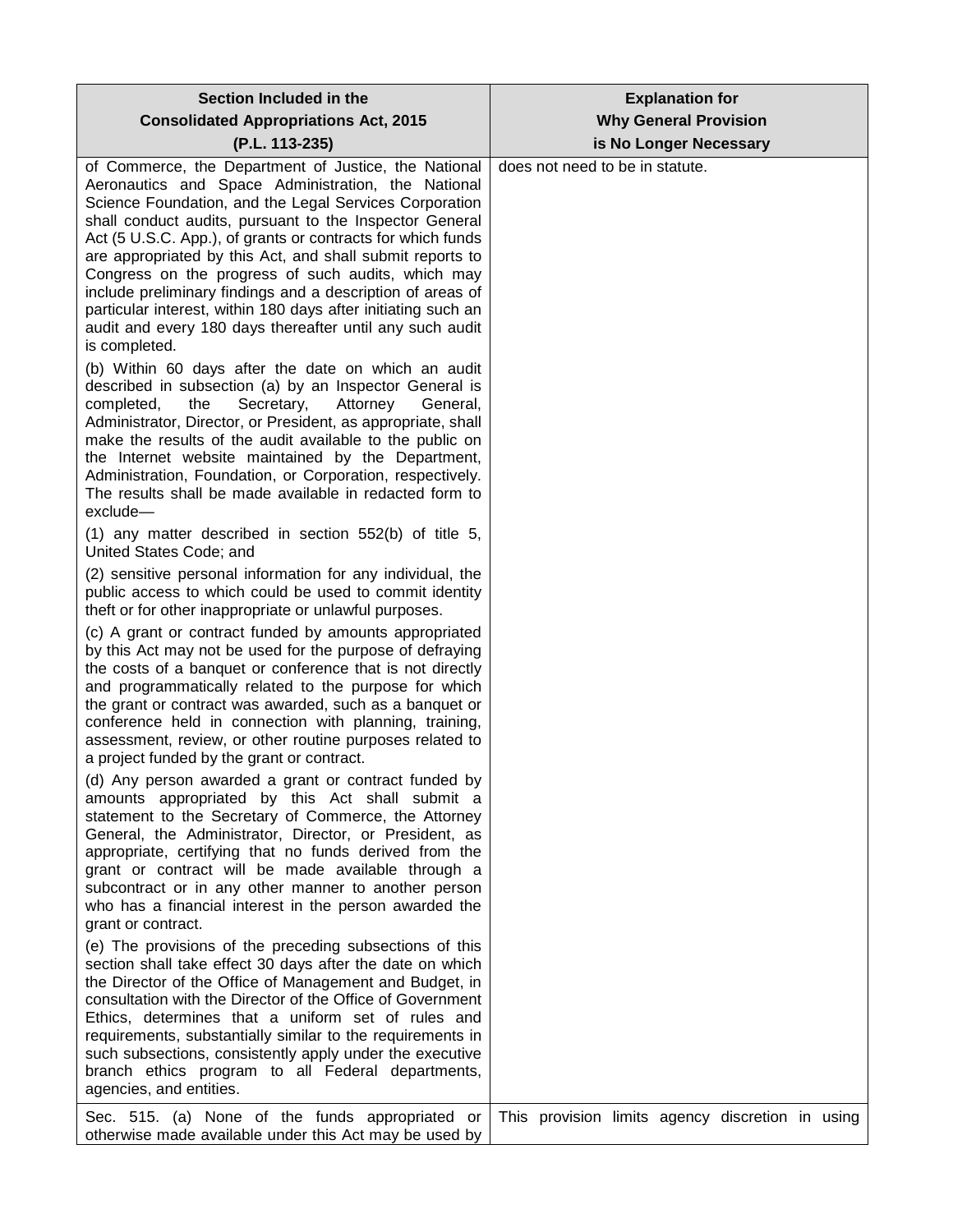| Section Included in the<br><b>Consolidated Appropriations Act, 2015</b>                                                                                                                                                                                                                                                                                                                                                                                                                                                                                                                                                                                       | <b>Explanation for</b><br><b>Why General Provision</b>                                                                                                                                                                                        |
|---------------------------------------------------------------------------------------------------------------------------------------------------------------------------------------------------------------------------------------------------------------------------------------------------------------------------------------------------------------------------------------------------------------------------------------------------------------------------------------------------------------------------------------------------------------------------------------------------------------------------------------------------------------|-----------------------------------------------------------------------------------------------------------------------------------------------------------------------------------------------------------------------------------------------|
| (P.L. 113-235)                                                                                                                                                                                                                                                                                                                                                                                                                                                                                                                                                                                                                                                | is No Longer Necessary                                                                                                                                                                                                                        |
| the Departments of Commerce and Justice, the National<br>Aeronautics and Space Administration, or the National<br>Science Foundation to acquire a high-impact or<br>moderate-impact information system, as defined for<br>security categorization in the National Institute of<br>Standards and Technology's (NIST) Federal Information<br>Processing Standard Publication 199, "Standards for<br>Security Categorization of Federal Information and<br>Information Systems" unless the agency has-                                                                                                                                                           | funds.                                                                                                                                                                                                                                        |
| (1) reviewed the supply chain risk for the information<br>systems against criteria developed by NIST to inform<br>acquisition decisions for high-impact and moderate-<br>impact information<br>systems<br>within<br>the<br>Federal<br>Government:                                                                                                                                                                                                                                                                                                                                                                                                             |                                                                                                                                                                                                                                               |
| (2) reviewed the supply chain risk from the presumptive<br>awardee against available and relevant threat information<br>provided by the Federal Bureau of Investigation and<br>other appropriate agencies; and                                                                                                                                                                                                                                                                                                                                                                                                                                                |                                                                                                                                                                                                                                               |
| (3) in consultation with the Federal Bureau of<br>Investigation or other appropriate Federal entity,<br>conducted an assessment of any risk of cyber-espionage<br>or sabotage associated with the acquisition of such<br>system, including any risk associated with such system<br>being produced, manufactured, or assembled by one or<br>more entities identified by the United States Government<br>as posing a cyber threat, including but not limited to,<br>those that may be owned, directed, or subsidized by the<br>People's Republic of China.                                                                                                      |                                                                                                                                                                                                                                               |
| (b) None of the funds appropriated or otherwise made<br>available under this Act may be used to acquire a high-<br>impact or moderate-impact information system reviewed<br>and assessed under subsection (a) unless the head of<br>the assessing entity described in subsection (a) has-                                                                                                                                                                                                                                                                                                                                                                     |                                                                                                                                                                                                                                               |
| (1) developed, in consultation with NIST and supply chain<br>risk management experts, a mitigation strategy for any<br>identified risks;                                                                                                                                                                                                                                                                                                                                                                                                                                                                                                                      |                                                                                                                                                                                                                                               |
| (2) determined that the acquisition of such system is in<br>the national interest of the United States; and                                                                                                                                                                                                                                                                                                                                                                                                                                                                                                                                                   |                                                                                                                                                                                                                                               |
| (3) reported that determination to the Committees on<br>Appropriations of the House of Representatives and the<br>Senate.                                                                                                                                                                                                                                                                                                                                                                                                                                                                                                                                     |                                                                                                                                                                                                                                               |
| Sec. 517. (a) Notwithstanding any other provision of law<br>or treaty, none of the funds appropriated or otherwise<br>made available under this Act or any other Act may be<br>expended or obligated by a department, agency, or<br>instrumentality of the United States to pay administrative<br>expenses or to compensate an officer or employee of the<br>United States in connection with requiring an export<br>license for the export to Canada of components, parts,<br>accessories or attachments for firearms listed in<br>Category I, section 121.1 of title 22, Code of Federal<br>Trafficking<br>Regulations<br>(Inter-<br>national<br>Arms<br>in | The Department recommends deletion, consistent<br>with the FY 2015 President's Budget. However, this<br>legislative provision is not administered by ATF but<br>rather by the Office of Defense Trade Controls at<br>the Department of State. |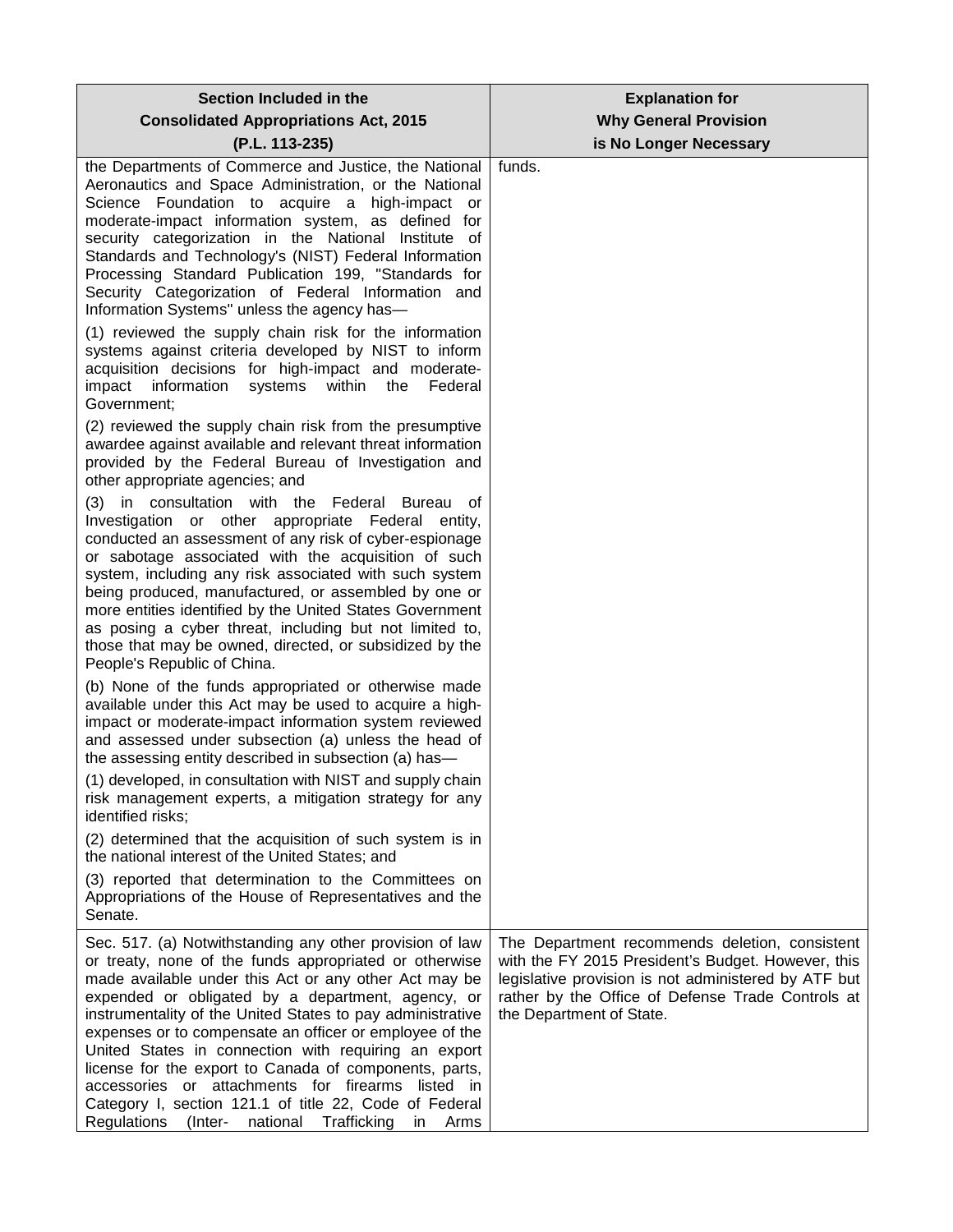| Section Included in the                                                                                                                                                                                                                                                                                                                                                                                                                                                                                                                                                                                                                | <b>Explanation for</b>                                                                                                                                                                                                                                                                               |
|----------------------------------------------------------------------------------------------------------------------------------------------------------------------------------------------------------------------------------------------------------------------------------------------------------------------------------------------------------------------------------------------------------------------------------------------------------------------------------------------------------------------------------------------------------------------------------------------------------------------------------------|------------------------------------------------------------------------------------------------------------------------------------------------------------------------------------------------------------------------------------------------------------------------------------------------------|
| <b>Consolidated Appropriations Act, 2015</b>                                                                                                                                                                                                                                                                                                                                                                                                                                                                                                                                                                                           | <b>Why General Provision</b>                                                                                                                                                                                                                                                                         |
| (P.L. 113-235)                                                                                                                                                                                                                                                                                                                                                                                                                                                                                                                                                                                                                         | is No Longer Necessary                                                                                                                                                                                                                                                                               |
| Regulations (ITAR), part 121, as it existed on April 1,<br>2005) with a total value not exceeding \$500 wholesale in<br>any transaction, provided that the conditions of<br>subsection (b) of this section are met by the exporting<br>party for such articles.                                                                                                                                                                                                                                                                                                                                                                        |                                                                                                                                                                                                                                                                                                      |
| (b) The foregoing exemption from obtaining an export<br>license-                                                                                                                                                                                                                                                                                                                                                                                                                                                                                                                                                                       |                                                                                                                                                                                                                                                                                                      |
| (1) does not exempt an exporter from filing any Shipper's<br>Export Declaration or notification letter required by law, or<br>from being otherwise eligible under the laws of the United<br>States to possess, ship, transport, or export the articles<br>enumerated in subsection (a); and                                                                                                                                                                                                                                                                                                                                            |                                                                                                                                                                                                                                                                                                      |
| (2) does not permit the export without a license of-                                                                                                                                                                                                                                                                                                                                                                                                                                                                                                                                                                                   |                                                                                                                                                                                                                                                                                                      |
| (A) fully automatic firearms and components and parts for<br>such firearms, other than for end use by the Federal<br>Government, or a Provincial or Municipal Government of<br>Canada;                                                                                                                                                                                                                                                                                                                                                                                                                                                 |                                                                                                                                                                                                                                                                                                      |
| (B) barrels, cylinders, receivers (frames) or complete<br>breech mechanisms for any firearm listed in Category I,<br>other than for end use by the Federal Government, or a<br>Provincial or Municipal Government of Canada; or                                                                                                                                                                                                                                                                                                                                                                                                        |                                                                                                                                                                                                                                                                                                      |
| (C) articles for export from Canada to another foreign<br>destination.                                                                                                                                                                                                                                                                                                                                                                                                                                                                                                                                                                 |                                                                                                                                                                                                                                                                                                      |
| (c) In accordance with this section, the District Directors<br>of Customs and post- masters shall permit the permanent<br>or temporary export without a license of any unclassified<br>articles specified in subsection (a) to Canada for end use<br>in Canada or return to the United States, or temporary<br>import of Canadian-origin items from Canada for end use<br>in the United States or return to Canada for a Canadian<br>citizen.                                                                                                                                                                                          |                                                                                                                                                                                                                                                                                                      |
| (d) The President may require export licenses under this<br>section on a temporary basis if the President determines,<br>upon publication first in the Federal Register, that the<br>Government of Canada has implemented or maintained<br>inadequate import controls for the articles specified in<br>subsection (a), such that a significant diversion of such<br>articles has and continues to take place for use in<br>international terrorism or in the escalation of a conflict in<br>another nation. The President shall terminate the<br>requirements of a license when reasons for the<br>temporary requirements have ceased. |                                                                                                                                                                                                                                                                                                      |
| Sec. 518. Notwithstanding any other provision of law, no<br>department, agency, or instrumentality of the United<br>States receiving appropriated funds under this Act or any<br>other Act shall obligate or expend in any way such funds<br>to pay administrative expenses or the compensation of<br>any officer or employee of the United States to deny any<br>submitted<br>22<br>application<br>pursuant<br>to<br>U.S.C.<br>2778(b)(1)(B) and qualified pursuant to 27 CFR section<br>478.112 or .113, for a permit to import United States<br>origin "curios or relics" firearms, parts, or ammunition.                           | This provision has been included in the CJS<br>language since 2005 and prohibits ATF from<br>denying import applications seeking to import U.S.<br>origin curio or relic firearms. This provision limits the<br>President's discretion in administering<br>foreign<br>policy, and should be deleted. |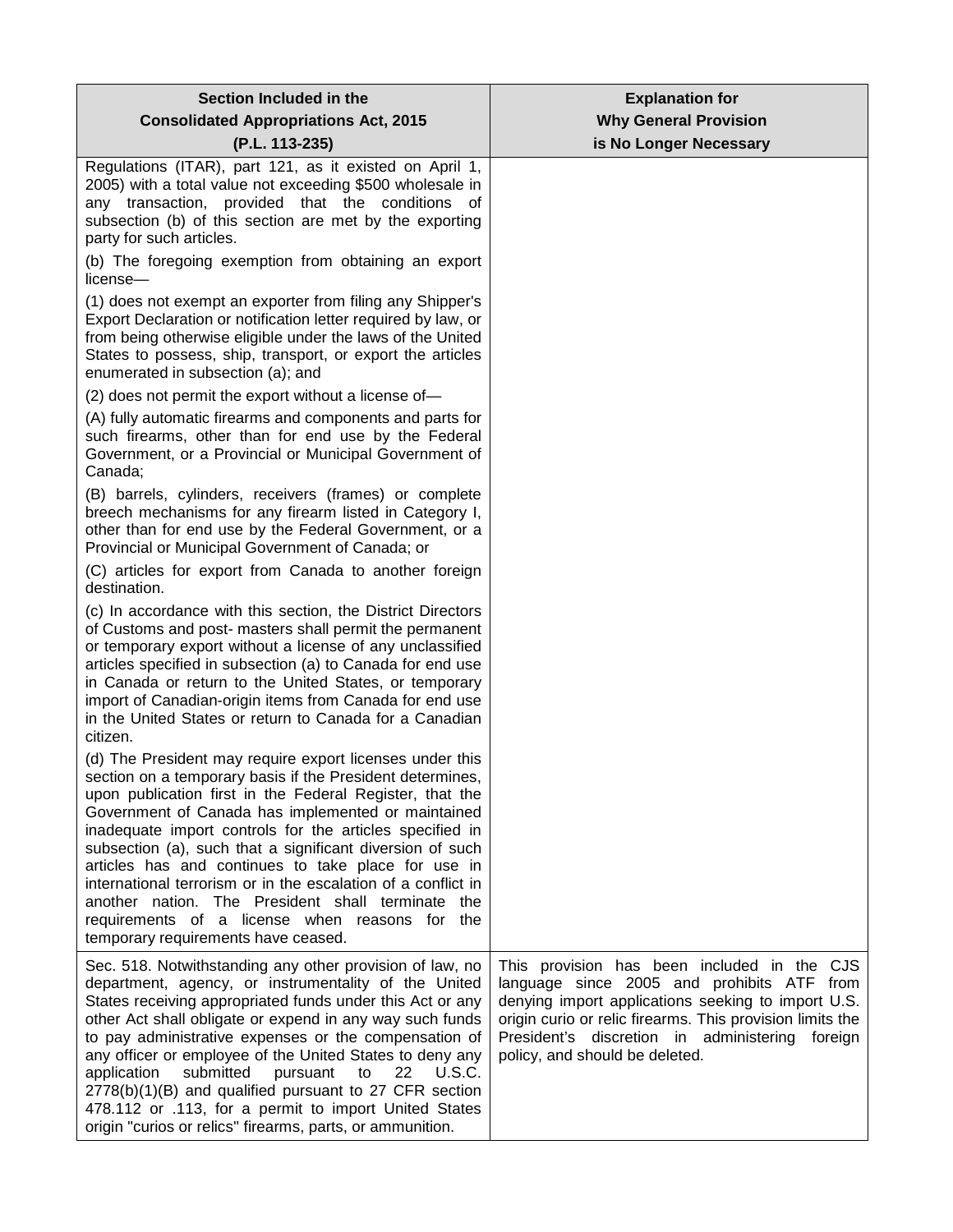| Section Included in the                                                                                                                                                                                                        | <b>Explanation for</b>                                                                                                                                                 |
|--------------------------------------------------------------------------------------------------------------------------------------------------------------------------------------------------------------------------------|------------------------------------------------------------------------------------------------------------------------------------------------------------------------|
| <b>Consolidated Appropriations Act, 2015</b><br>(P.L. 113-235)                                                                                                                                                                 | <b>Why General Provision</b><br>is No Longer Necessary                                                                                                                 |
| Sec. 519. None of the funds made available in this Act<br>may be used to include in any new bilateral or multilateral<br>trade agreement the text of-<br>(1) paragraph 2 of article 16.7 of the United States-                 | This provision limits agency discretion in using<br>funds.                                                                                                             |
| Singapore Free Trade Agreement;<br>(2) paragraph 4 of article 17.9 of the United States-                                                                                                                                       |                                                                                                                                                                        |
| Australia Free Trade Agreement; or<br>(3) paragraph 4 of article 15.9 of the United States-<br>Morocco Free Trade Agreement.                                                                                                   |                                                                                                                                                                        |
| (RESCISSIONS)                                                                                                                                                                                                                  | This provision identifies one-time rescissions in                                                                                                                      |
| Sec. 524. (a) Of the unobligated balances available to the<br>Department of Commerce, the following funds are hereby<br>rescinded, not later than September 30, 2015, from the<br>following accounts in the specified amounts- | FY 2015.<br>The Department of Justice rescission<br>proposals for FY 2016 are included under the<br>appropriate component's appropriations language or<br>in Title II. |
| (1) "Departmental<br>Franchise<br>Management,<br>Fund",<br>\$2,906,000; and                                                                                                                                                    |                                                                                                                                                                        |
| (2) "Economic Development Administration, Economic<br>Development Assistance Programs", \$5,000,000.                                                                                                                           |                                                                                                                                                                        |
| (b) Of the unobligated balances available to the<br>Department of Justice, the following funds are hereby<br>rescinded, not later than September 30, 2015, from the<br>following accounts in the specified amounts-            |                                                                                                                                                                        |
| (1) "Working Capital Fund", \$99,000,000;                                                                                                                                                                                      |                                                                                                                                                                        |
| "Tactical<br>Wireless<br>(2)<br>Law<br>Enforcement<br>Communications", \$2,000,000;                                                                                                                                            |                                                                                                                                                                        |
| (3) "Detention Trustee", \$23,000,000;                                                                                                                                                                                         |                                                                                                                                                                        |
| Fund".<br>(4)<br>"Legal Activities, Assets Forfeiture<br>\$193,000,000;                                                                                                                                                        |                                                                                                                                                                        |
| (5) "Legal Activities, Salaries and Expenses, General<br>Legal Activities", \$10,000,000;                                                                                                                                      |                                                                                                                                                                        |
| (6) "Legal Activities, Salaries and Expenses, Antitrust<br>Division", \$6,000,000;                                                                                                                                             |                                                                                                                                                                        |
| (7) "Salaries and Expenses, United States Attorneys",<br>\$9,000,000;                                                                                                                                                          |                                                                                                                                                                        |
| (8) "United States Marshals Service, Federal Prisoner<br>Detention", \$188,000,000;                                                                                                                                            |                                                                                                                                                                        |
| "Bureau of Alcohol, Tobacco, Firearms<br>(9)<br>and<br>Explosives, Salaries and Expenses", \$3,200,000;                                                                                                                        |                                                                                                                                                                        |
| (10) "State and Local Law Enforcement Activities, Office<br>on Violence Against Women, Violence Against Women<br>Prevention and Prosecution Programs", \$16,000,000;                                                           |                                                                                                                                                                        |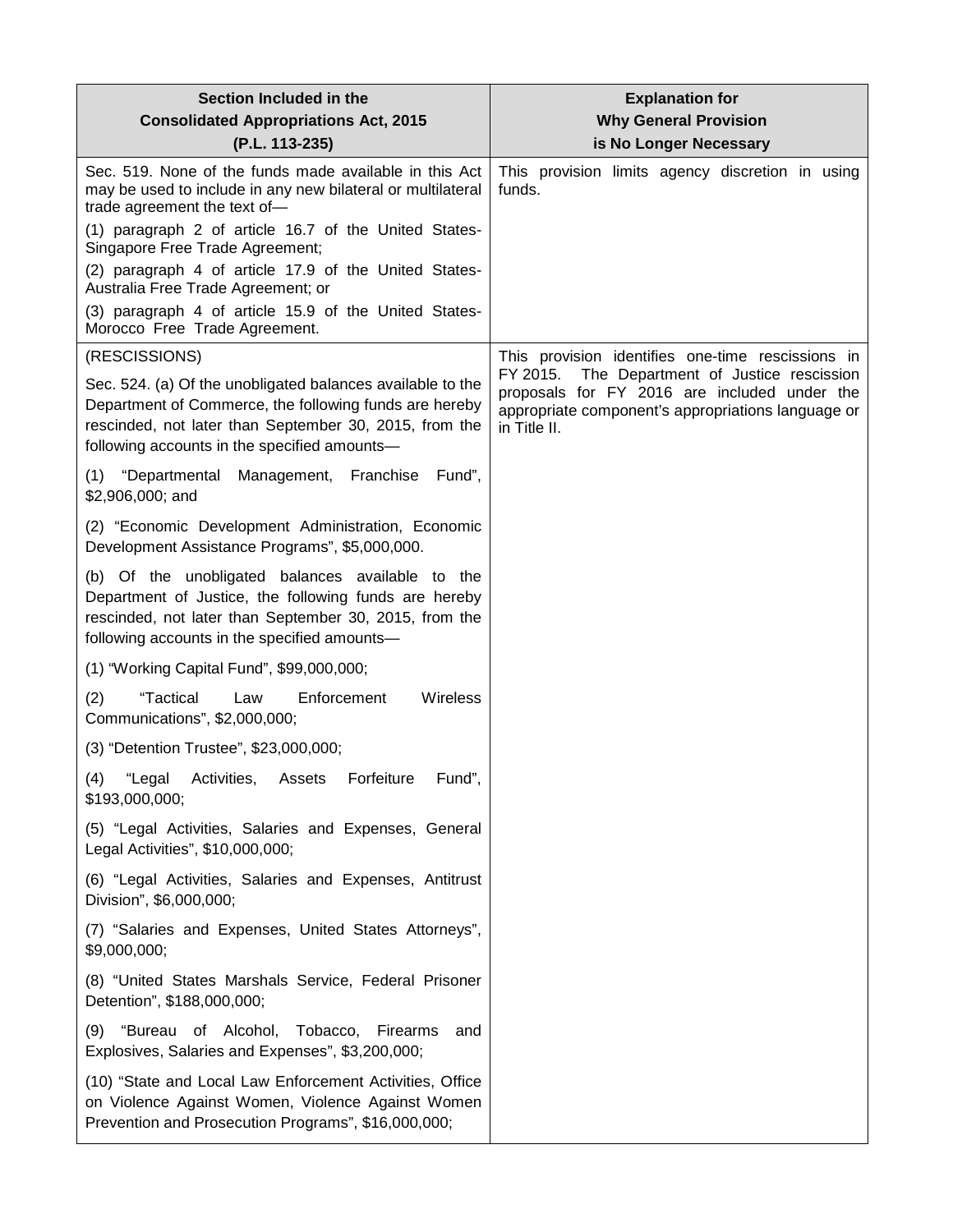| Section Included in the<br><b>Consolidated Appropriations Act, 2015</b><br>(P.L. 113-235)                                                                                                                                                                                                                                                                                                                                                                                                             | <b>Explanation for</b><br><b>Why General Provision</b><br>is No Longer Necessary                                                           |
|-------------------------------------------------------------------------------------------------------------------------------------------------------------------------------------------------------------------------------------------------------------------------------------------------------------------------------------------------------------------------------------------------------------------------------------------------------------------------------------------------------|--------------------------------------------------------------------------------------------------------------------------------------------|
| (11) "State and Local Law Enforcement Activities, Office<br>of Justice Programs", \$82,500,000; and                                                                                                                                                                                                                                                                                                                                                                                                   |                                                                                                                                            |
| (12) "State and Local Law Enforcement Activities,<br>Community Oriented Policing Services", \$40,000,000.                                                                                                                                                                                                                                                                                                                                                                                             |                                                                                                                                            |
| (c) The Departments of Commerce and Justice shall<br>submit to the Committees on Appropriations of the House<br>of Representatives and the Senate a report no later than<br>September 1, 2015, specifying the amount of each<br>rescission made pursuant to subsections (a) and (b).                                                                                                                                                                                                                  |                                                                                                                                            |
| Sec. 526. None of the funds made available in this Act<br>may be used to send or otherwise pay for the attendance<br>of more than 50 employees from a Federal department or<br>agency at any single conference occurring outside the<br>United States unless such conference is a law<br>enforcement training or operational conference for law<br>enforcement personnel and the majority of Federal<br>employees in attendance are law enforcement personnel<br>stationed outside the United States. | This provision limits agency discretion in using<br>funds and is unnecessary in light of our efforts to<br>limit conference attendance.    |
| Sec. 527. None of the funds appropriated or otherwise<br>made available in this Act may be used in a manner that<br>is inconsistent with the principal negotiating objective of<br>the United States with respect to trade remedy laws to<br>preserve the ability of the United States-                                                                                                                                                                                                               | DOJ is not the lead agency for this provision. This<br>provision limits agency discretion in using funds.                                  |
| (1) to enforce vigorously its trade laws, including<br>antidumping, countervailing duty, and safeguard laws; (2)<br>to avoid agreements that-                                                                                                                                                                                                                                                                                                                                                         |                                                                                                                                            |
| (A) lessen the effectiveness of domestic and international<br>disciplines on unfair trade, especially dumping and<br>subsidies; or                                                                                                                                                                                                                                                                                                                                                                    |                                                                                                                                            |
| (B) lessen the effectiveness of domestic and international<br>safeguard provisions, in order to ensure that United<br>States workers, agricultural producers, and firms can<br>compete fully on fair terms and enjoy the benefits of<br>reciprocal trade concessions; and                                                                                                                                                                                                                             |                                                                                                                                            |
| (3) to address and remedy market distortions that lead to<br>dumping and subsidization, including overcapacity,<br>cartelization, and market-access barriers.                                                                                                                                                                                                                                                                                                                                         |                                                                                                                                            |
| Sec. 528. None of the funds appropriated or otherwise<br>made available in this or any other Act may be used to<br>transfer, release, or assist in the transfer or release to or<br>within the United States, its territories, or possessions<br>Khalid Sheikh Mo- hammed or any other detainee who-<br>(1) is not a United States citizen or a member of the<br>Armed Forces of the United States; and<br>(2) is or was held on or after June 24, 2009, at the United                                | This provision limits the President's discretion<br>disposition<br>0f<br>detainees<br>regarding<br>the<br>at<br>Guantanamo Bay Naval Base. |
| States Naval Station, Guantanamo Bay, Cuba, by the<br>Department of Defense.                                                                                                                                                                                                                                                                                                                                                                                                                          |                                                                                                                                            |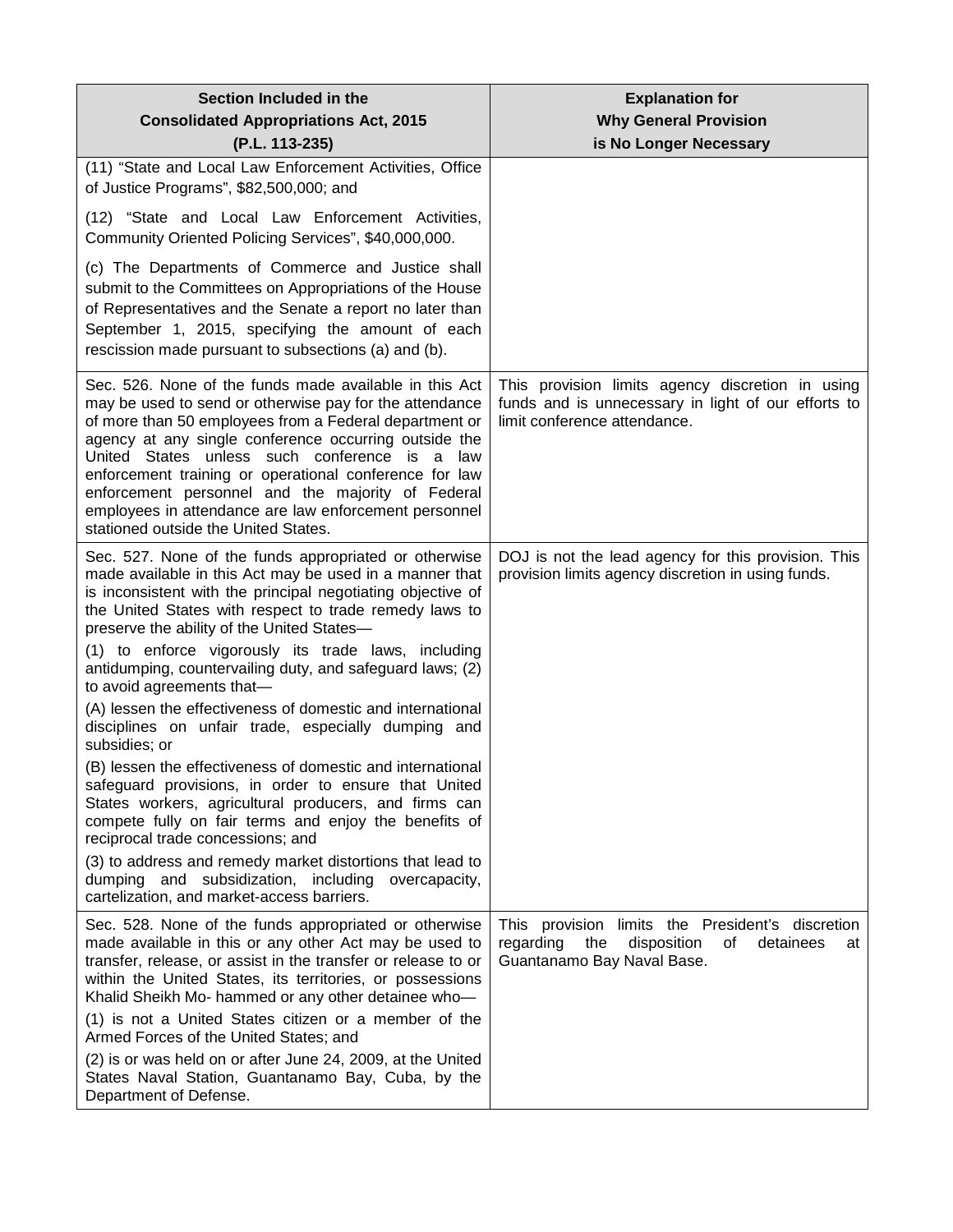| Section Included in the<br><b>Consolidated Appropriations Act, 2015</b><br>(P.L. 113-235)                                                                                                                                                                                                                                                                                                                                                                                                                                                                                                                                                                                                                                                                                                                                                                                                                                                                                                          | <b>Explanation for</b><br><b>Why General Provision</b><br>is No Longer Necessary                                                                                                                                             |
|----------------------------------------------------------------------------------------------------------------------------------------------------------------------------------------------------------------------------------------------------------------------------------------------------------------------------------------------------------------------------------------------------------------------------------------------------------------------------------------------------------------------------------------------------------------------------------------------------------------------------------------------------------------------------------------------------------------------------------------------------------------------------------------------------------------------------------------------------------------------------------------------------------------------------------------------------------------------------------------------------|------------------------------------------------------------------------------------------------------------------------------------------------------------------------------------------------------------------------------|
| Sec. 529. (a) None of the funds appropriated or<br>otherwise made available in this or any other Act may be<br>used to construct, acquire, or modify any facility in the<br>United States, its territories, or possessions to house any<br>individual described in subsection (c) for the purposes of<br>detention or imprisonment in the custody or under the<br>effective control of the Department of Defense. (b) The<br>prohibition in subsection (a) shall not apply to any<br>modification of facilities at United States Naval Station,<br>Guantanamo Bay, Cuba.<br>(c) An individual described in this subsection is any<br>individual who, as of June 24, 2009, is located at United<br>States Naval Station, Guantanamo Bay, Cuba, and<br>$who-$<br>(1) is not a citizen of the United States or a member of<br>the Armed Forces of the United States; and<br>$(2)$ is —<br>(A) in the custody or under the effective control of the<br>Department of Defense; or                       | This provision limits the President's discretion<br>regarding<br>the<br>construction,<br>acquisition<br>or<br>modification of any facility for the detention or<br>imprisonment of individuals located at Guantanamo<br>Bay. |
| (B) otherwise under detention at United States Naval<br>Station, Guantanamo Bay, Cuba.                                                                                                                                                                                                                                                                                                                                                                                                                                                                                                                                                                                                                                                                                                                                                                                                                                                                                                             |                                                                                                                                                                                                                              |
| Sec. 531. The Director of the Office of Management and<br>Budget shall instruct any department, agency, or<br>instrumentality of the United States receiving funds<br>appropriated under this Act to track undisbursed<br>balances in expired grant accounts and include in its<br>annual performance plan and performance and account-<br>ability reports the following:<br>(1) Details on future action the department, agency, or<br>instrumentality will take to resolve undisbursed balances<br>in expired grant accounts.<br>(2) The method that the department, agency, or<br>instrumentality uses to track undisbursed balances in<br>expired grant accounts.<br>(3) Identification of undisbursed balances in expired grant<br>accounts that may be returned to the Treasury of the<br><b>United States.</b><br>(4) In the preceding 3 fiscal years, details on the total<br>number of expired grant accounts with undisbursed<br>balances (on the first day of each fiscal year) for the | This provision is administratively burdensome.                                                                                                                                                                               |
| department, agency, or instrumentality and the total<br>finances that have not been obligated to a specific project<br>remaining in the accounts.                                                                                                                                                                                                                                                                                                                                                                                                                                                                                                                                                                                                                                                                                                                                                                                                                                                  |                                                                                                                                                                                                                              |
| Sec. 532. (a) None of the funds made available by this<br>Act may be used for the National Aeronautics and Space<br>Administration (NASA) or the Office of Science and<br>Technology Policy (OSTP) to develop, design, plan,<br>promulgate, implement, or execute a bilateral policy,<br>program, order, or contract of any kind to participate,<br>collaborate, or coordinate bilaterally in any way with<br>China or any Chinese-owned company unless such                                                                                                                                                                                                                                                                                                                                                                                                                                                                                                                                       | DOJ is not the lead agency for this provision. This<br>provision limits agency discretion in using funds.                                                                                                                    |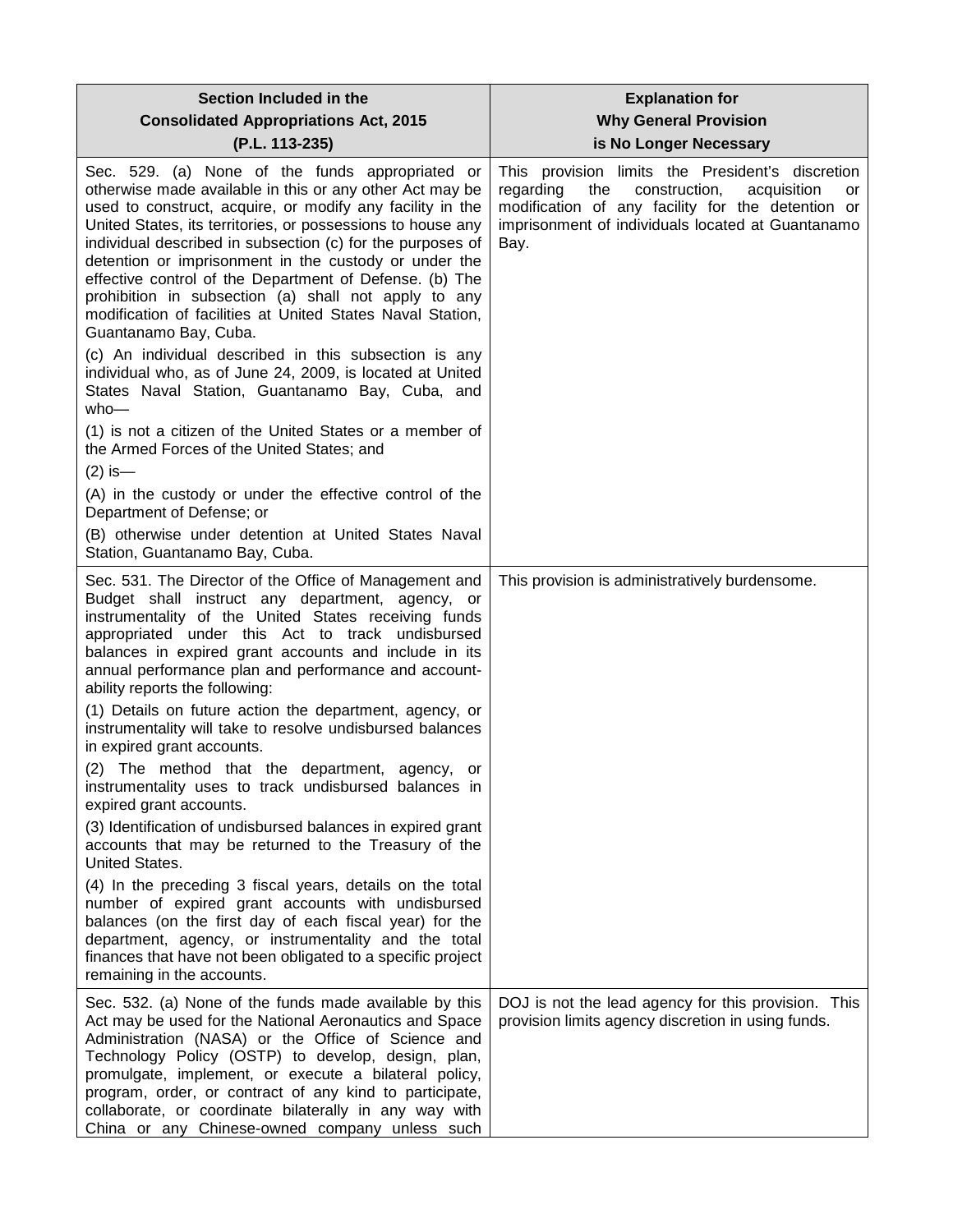| Section Included in the                                                                                                                                                                                                                                                                                                                                                                                                                                                                                                                 | <b>Explanation for</b>                                                                                                                                                                                                                                                                                                                                                                                                                                                                |
|-----------------------------------------------------------------------------------------------------------------------------------------------------------------------------------------------------------------------------------------------------------------------------------------------------------------------------------------------------------------------------------------------------------------------------------------------------------------------------------------------------------------------------------------|---------------------------------------------------------------------------------------------------------------------------------------------------------------------------------------------------------------------------------------------------------------------------------------------------------------------------------------------------------------------------------------------------------------------------------------------------------------------------------------|
| <b>Consolidated Appropriations Act, 2015</b>                                                                                                                                                                                                                                                                                                                                                                                                                                                                                            | <b>Why General Provision</b>                                                                                                                                                                                                                                                                                                                                                                                                                                                          |
| (P.L. 113-235)<br>activities are specifically authorized by a law enacted                                                                                                                                                                                                                                                                                                                                                                                                                                                               | is No Longer Necessary                                                                                                                                                                                                                                                                                                                                                                                                                                                                |
| after the date of enactment of this Act.                                                                                                                                                                                                                                                                                                                                                                                                                                                                                                |                                                                                                                                                                                                                                                                                                                                                                                                                                                                                       |
| (b) None of the funds made available by this Act may be<br>used to effectuate the hosting of official Chinese visitors<br>at facilities belonging to or utilized by NASA.                                                                                                                                                                                                                                                                                                                                                               |                                                                                                                                                                                                                                                                                                                                                                                                                                                                                       |
| (c) The limitations described in subsections (a) and (b)<br>shall not apply to activities which NASA or OSTP has<br>certified-                                                                                                                                                                                                                                                                                                                                                                                                          |                                                                                                                                                                                                                                                                                                                                                                                                                                                                                       |
| (1) pose no risk of resulting in the transfer of technology,<br>data, or other information with national security or<br>economic security implications to China or a Chinese-<br>owned company; and                                                                                                                                                                                                                                                                                                                                     |                                                                                                                                                                                                                                                                                                                                                                                                                                                                                       |
| (2) will not involve knowing interactions with officials who<br>have been determined by the United States to have<br>direct involvement with violations of human rights.                                                                                                                                                                                                                                                                                                                                                                |                                                                                                                                                                                                                                                                                                                                                                                                                                                                                       |
| (d) Any certification made under subsection (c) shall be<br>submitted to the Committees on Appropriations of the<br>House of Representatives and the Senate no later than<br>30 days prior to the activity in question and shall include<br>a description of the purpose of the activity, its agenda, its<br>major participants, and its location and timing.                                                                                                                                                                           |                                                                                                                                                                                                                                                                                                                                                                                                                                                                                       |
| Sec. 533. None of the funds made available by this Act<br>may be used to pay the salaries or expenses of<br>personnel to deny, or fail to act on, an application for the<br>importation of any model of shotgun if-                                                                                                                                                                                                                                                                                                                     | This provision limits agency discretion in using<br>funds and in the performance of its regulatory<br>oversight duties.                                                                                                                                                                                                                                                                                                                                                               |
| (1) all other requirements of law with respect to the<br>proposed importation are met; and                                                                                                                                                                                                                                                                                                                                                                                                                                              |                                                                                                                                                                                                                                                                                                                                                                                                                                                                                       |
| (2) no application for the importation of such model of<br>shotgun, in the same configuration, had been denied by<br>the Attorney General prior to January 1, 2011, on the<br>basis that the shotgun was not particularly suitable for or<br>readily adaptable to sporting purposes.                                                                                                                                                                                                                                                    |                                                                                                                                                                                                                                                                                                                                                                                                                                                                                       |
| SEC. 536. None of the funds made available by this Act<br>may be obligated or expended to implement the Arms<br>Trade Treaty until the Senate approves a resolution of<br>ratification for the Treaty.                                                                                                                                                                                                                                                                                                                                  | This provision restricts the President's ability to<br>conduct foreign policy.                                                                                                                                                                                                                                                                                                                                                                                                        |
| SEC. 537. None of the funds made available by this Act<br>under the heading "Pacific Coastal Salmon Recovery"<br>may be used for grant guidelines or requirements to<br>establish minimum riparian buffers.                                                                                                                                                                                                                                                                                                                             | DOJ is not the lead agency for this provision.                                                                                                                                                                                                                                                                                                                                                                                                                                        |
| SEC. 538. None of the funds made available in this Act<br>to the Department of Justice may be used, with respect<br>to the States of Alabama, Alaska, Arizona, California,<br>Colorado, Connecticut, Delaware, District of Columbia,<br>Illinois, Iowa,<br>Florida, Hawaii,<br>Kentucky,<br>Maine,<br>Massachusetts,<br>Michigan,<br>Maryland,<br>Minnesota,<br>Mississippi,<br>Missouri,<br>Montana,<br>Nevada,<br><b>New</b><br>Hampshire, New Jersey, New Mexico, Oregon, Rhode<br>Island, South Carolina, Tennessee, Utah, Vermont, | To date, the Department has not sought to prevent<br>states from implementing medical marijuana laws,<br>but has instead made clear that states must create<br>effective and robust regulatory systems sufficient to<br>avoid harming the strong and valid federal interests<br>outlined in the Department's August 2013 guidance<br>memo. This measured approach is designed to<br>encourage states to bring appropriate controls and<br>regulation to marijuana, while not directly |